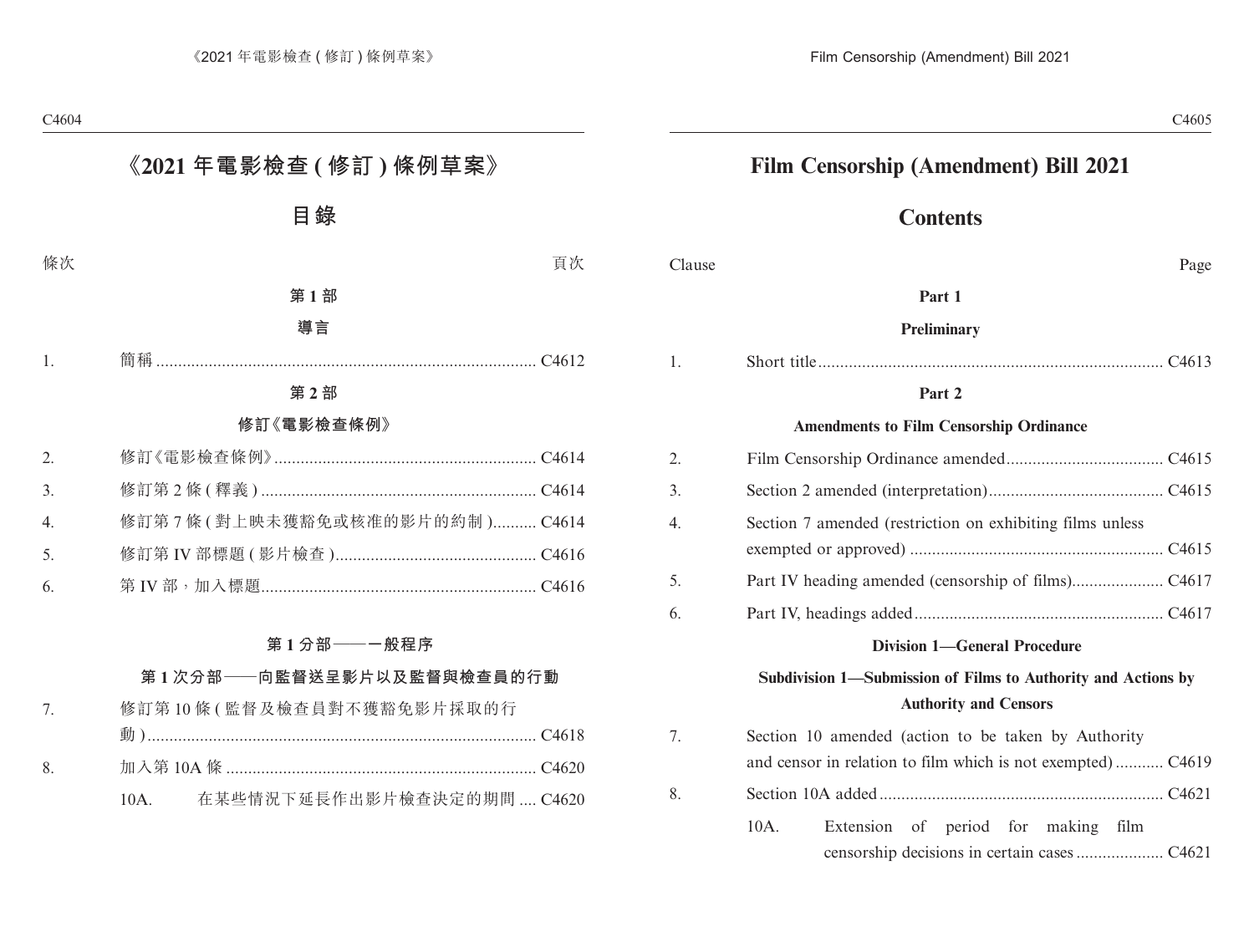|                                                                   | Clause                                                                   |
|-------------------------------------------------------------------|--------------------------------------------------------------------------|
| Part V heading repealed (matters consequential upon               | 9.                                                                       |
|                                                                   |                                                                          |
|                                                                   | 10.                                                                      |
| Subdivision 2-Matters Consequential on Censor's Decision for Film |                                                                          |
| Section 13 amended (certificate of approval, notice of            | 11.                                                                      |
|                                                                   | 12.                                                                      |
| Authority to Revoke Certificates of Exemption or Certificates of  |                                                                          |
|                                                                   |                                                                          |
|                                                                   | 13.                                                                      |
| 14B.                                                              |                                                                          |
| 14C.                                                              |                                                                          |
| 14D.                                                              |                                                                          |
|                                                                   | 14.                                                                      |
| Section 15K amended (submission for approval of                   | 15.                                                                      |
|                                                                   | 16.                                                                      |
|                                                                   | 17.                                                                      |
|                                                                   | Division 2-Power of Chief Secretary for Administration to Direct<br>14A. |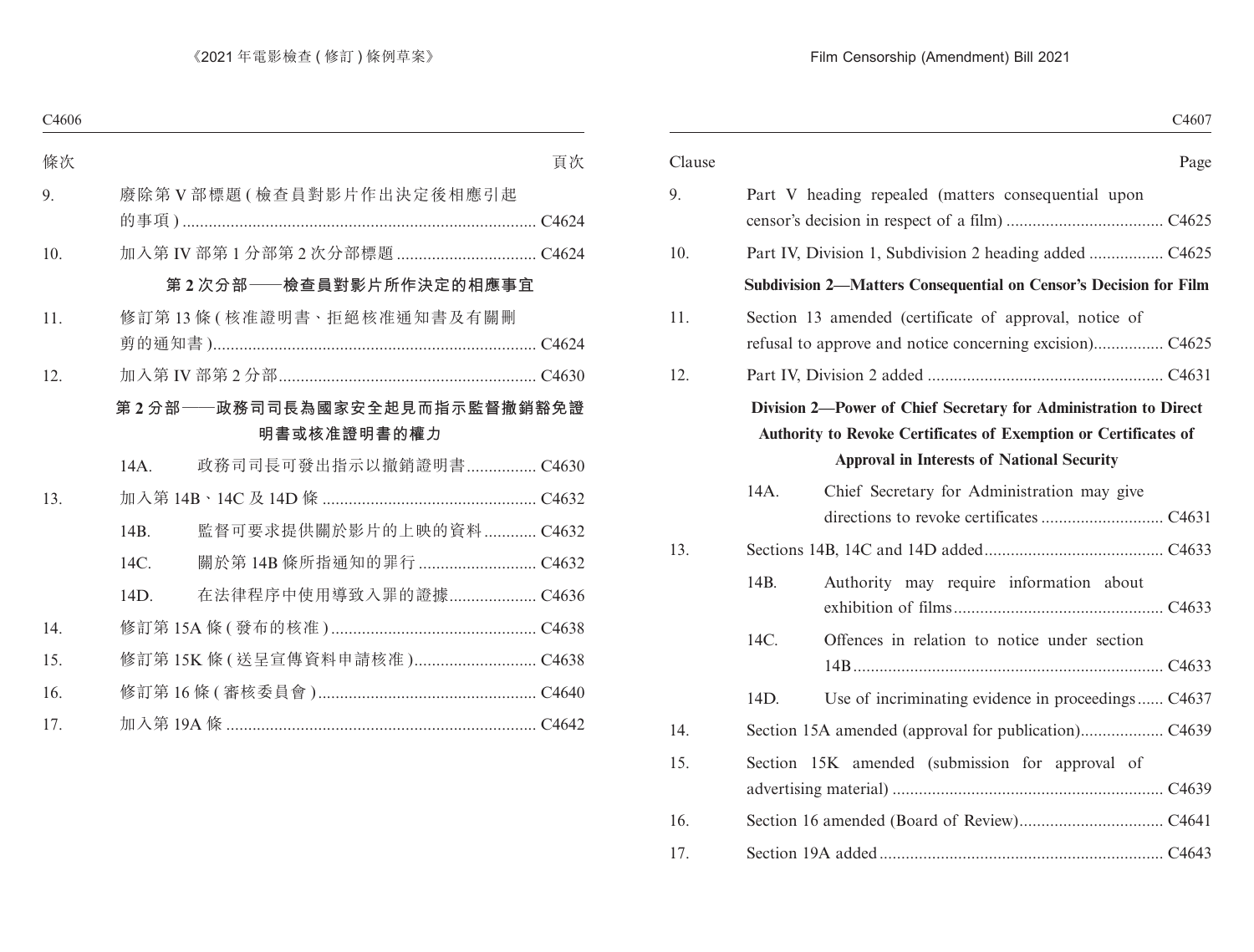|      |                                                                                                                                                                           | C <sub>4609</sub> |
|------|---------------------------------------------------------------------------------------------------------------------------------------------------------------------------|-------------------|
|      |                                                                                                                                                                           | Page              |
| 19A. | Disapplication of sections 17, 18 and 19 for<br>decisions made on grounds of national                                                                                     |                   |
|      | Section 20 amended (offence in relation to exhibition or<br>publication of films classified for exhibition or<br>publication only to persons who have attained the age of |                   |
|      | Section 21 amended (offence in relation to contravention                                                                                                                  |                   |
|      | Section 22 amended (offence in relation to revocation,                                                                                                                    |                   |
|      |                                                                                                                                                                           |                   |
|      | Section 27 amended (risk and expense relating to                                                                                                                          |                   |

# **Part 3**

#### **Related Amendments**

#### **Division 1—Amendments to Film Censorship Regulations**

| 23.      |                                                                            |
|----------|----------------------------------------------------------------------------|
|          | Division 2—Amendment to Control of Obscene and Indecent Articles Ordinance |
| 24.      | Control of Obscene and Indecent Articles Ordinance                         |
| Schedule | Amendments Relating to References to Videotape                             |
|          |                                                                            |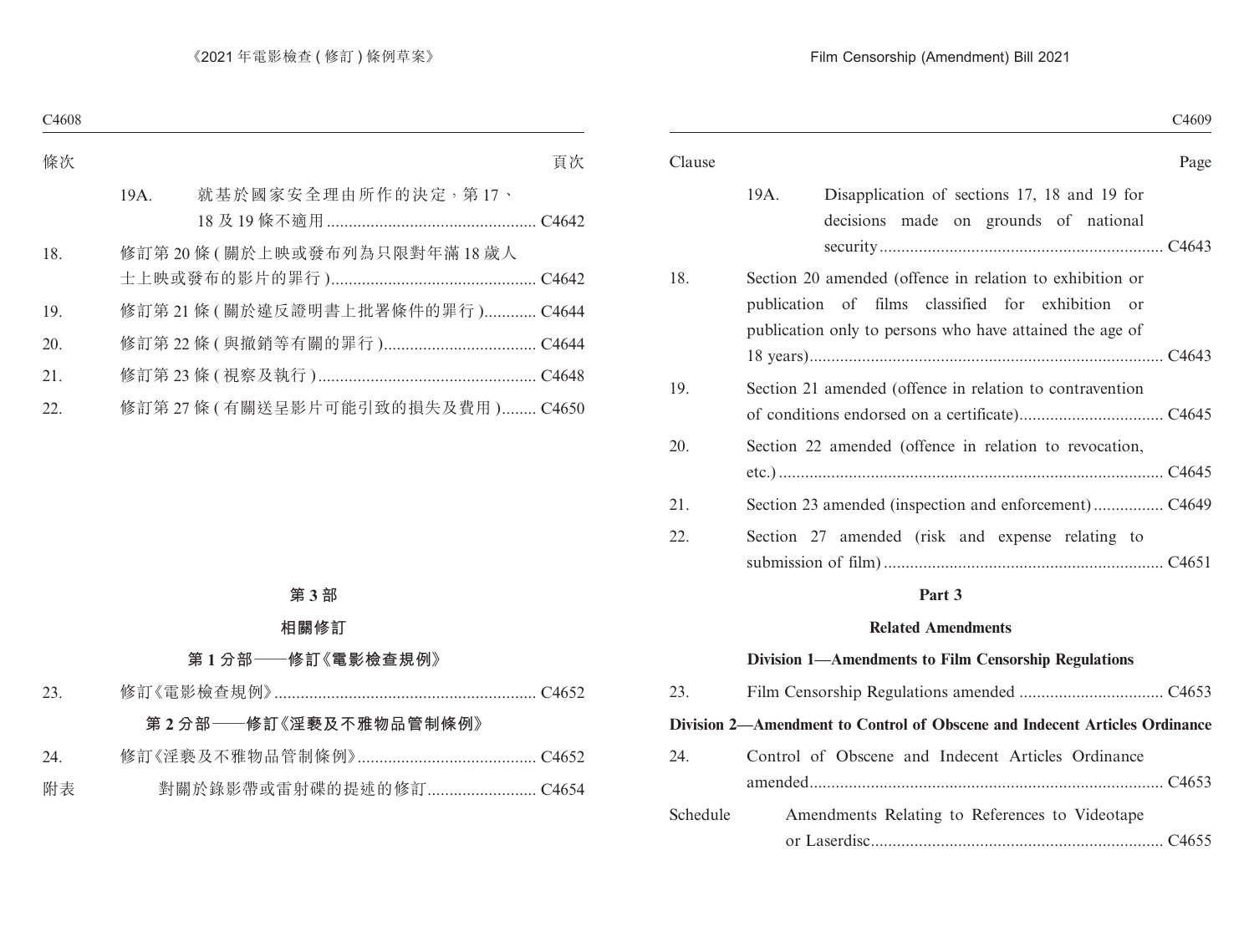# A BILL

# To

Amend the Film Censorship Ordinance to adjust the film censorship mechanism to enable the prohibition of the exhibition or publication of a film that would be contrary to the interests of national security; to enable a censor to impose a condition that a specified notice be added to a film for it to be approved for exhibition; to empower the Film Censorship Authority to demand information about the exhibition of a film; to extend the scope of certain provisions covering videotapes and laserdiscs to cover other physical storage media for films; to empower the Secretary for Commerce and Economic Development to appoint a public officer to act on behalf of the Secretary at a meeting of the Board of Review; to adjust the number of non-official members required to be appointed to the Board of Review; to adjust the requirement to obtain a warrant for an inspector's entry into, and search of, any place for enforcing the Ordinance; to impose heavier penalties for certain offences; and to make related and miscellaneous amendments to the Ordinance and related legislation.

Enacted by the Legislative Council.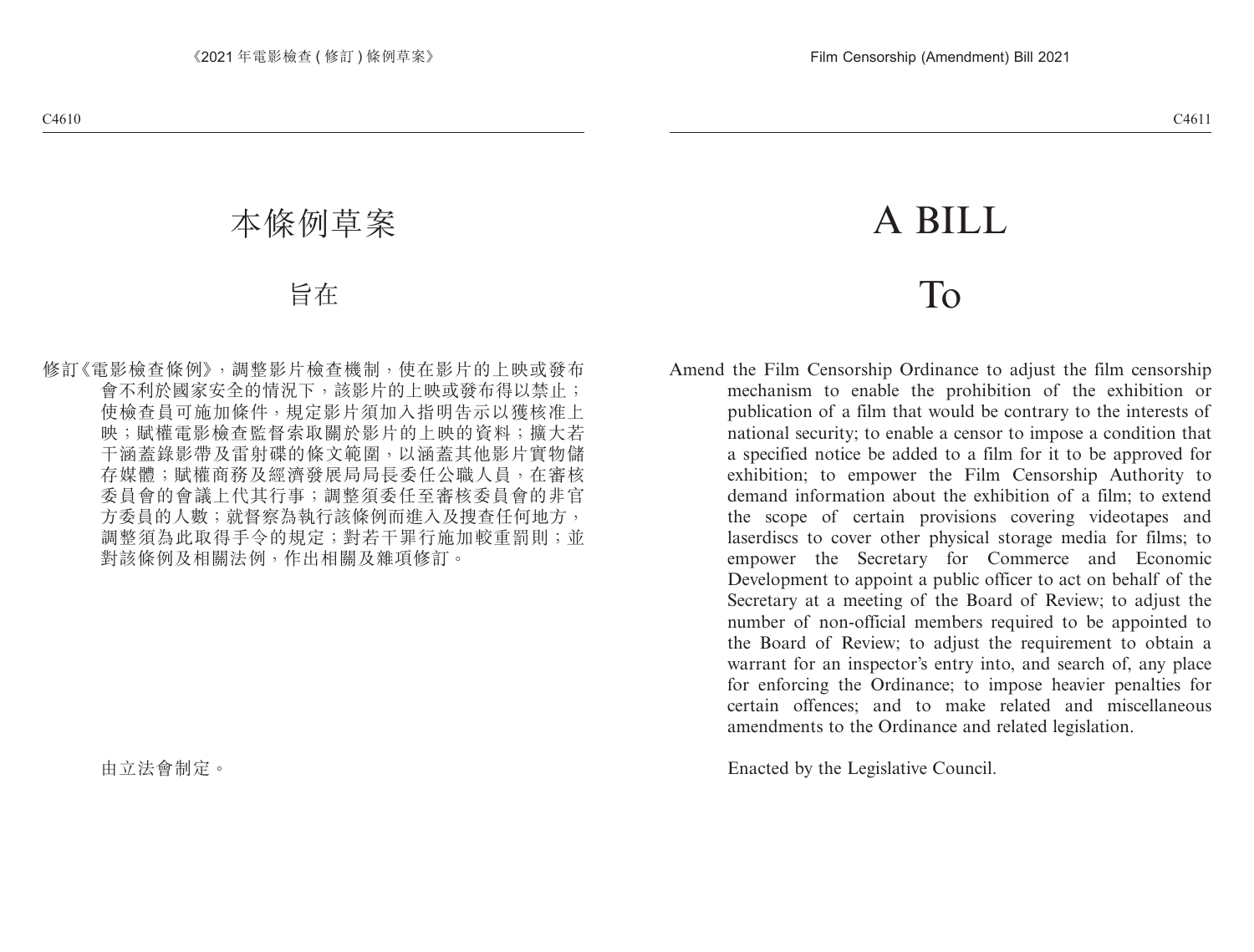Part 1 Clause 1 Clause 1 C4613

# **Part 1**

# **Preliminary**

# **1. Short title**

This Ordinance may be cited as the Film Censorship (Amendment) Ordinance 2021.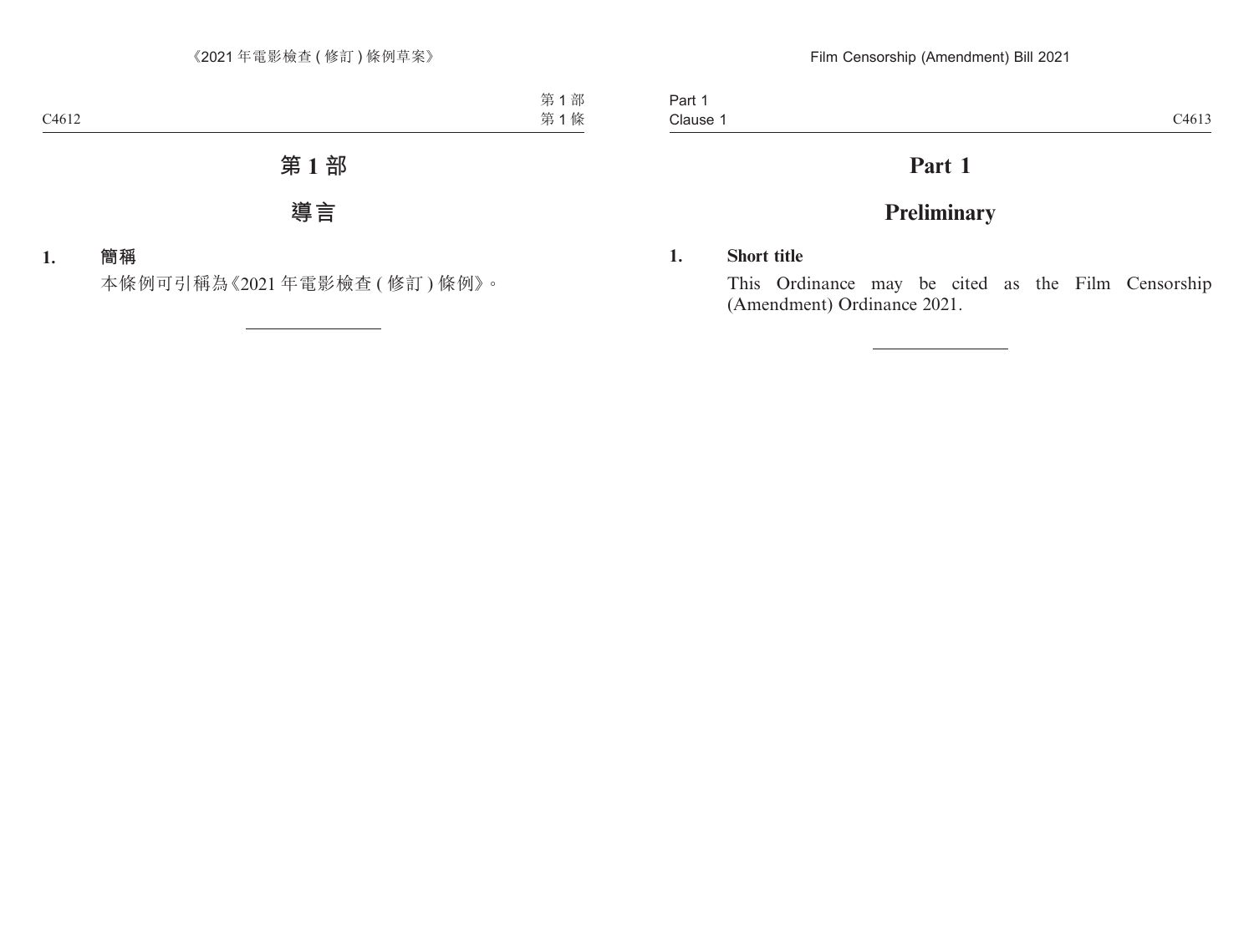# **Part 2**

# **Amendments to Film Censorship Ordinance**

## **2. Film Censorship Ordinance amended**

- (1) The Film Censorship Ordinance (Cap. 392) (*principal Ordinance*) is amended as set out in sections 3 to 22.
- (2) The provisions of the principal Ordinance set out in column 2 of Part 1 of the Schedule are amended by repealing the words and characters set out in column 3 of that Part and substituting the words and characters set out in column 4 of that Part.

#### **3. Section 2 amended (interpretation)**

Section 2(1)—

# **Add in alphabetical order**

"*physical storage medium for films* (影片實物儲存媒體) means an article that contains a record of visual moving images, such as a videotape or laserdisc;".

# **4. Section 7 amended (restriction on exhibiting films unless exempted or approved)**

(1) Section 7(1)—

# **Repeal**

"\$200,000"

# **Substitute**

"\$1,000,000".

 $(2)$  Section  $7(1)$ —

# **Repeal**

"1 year"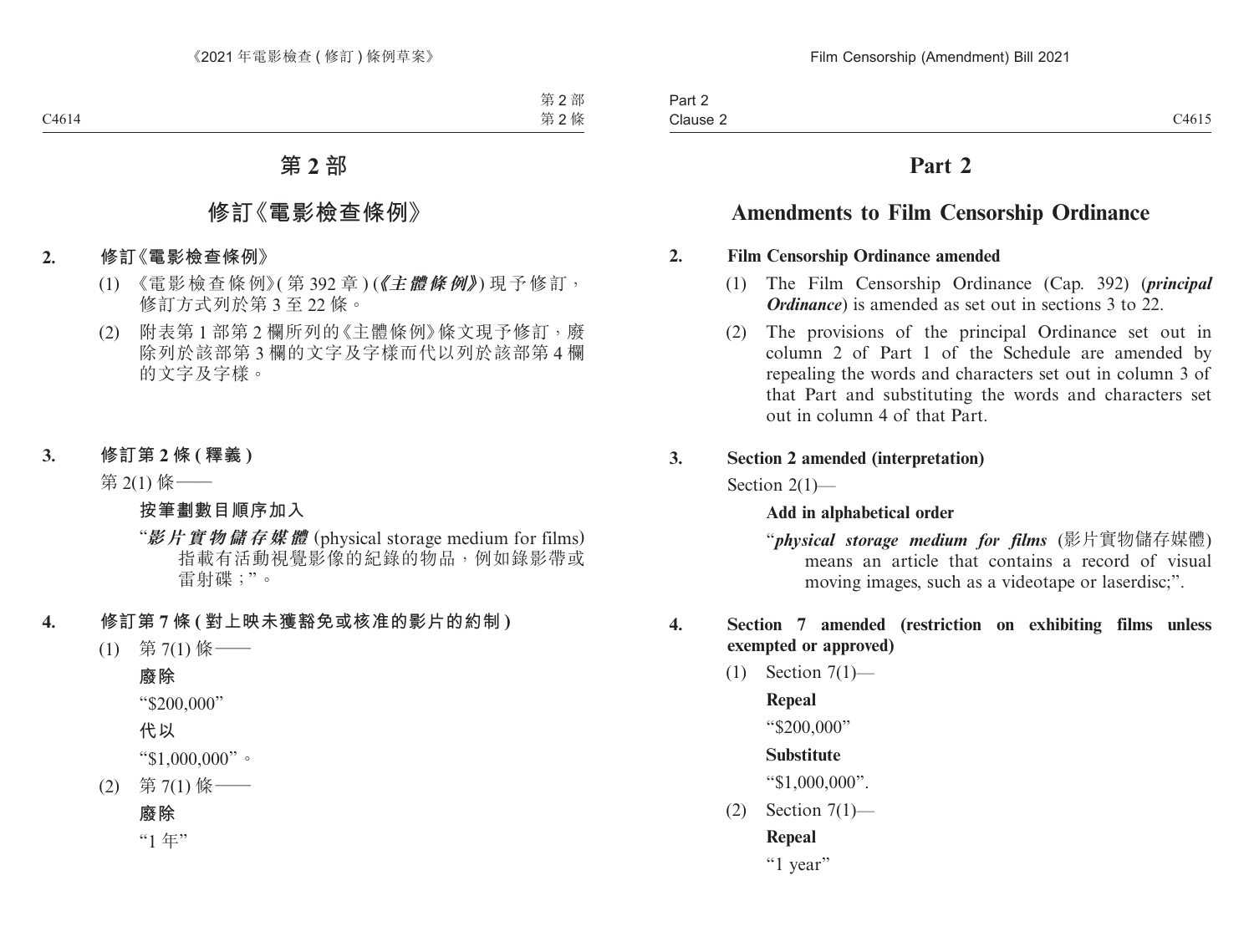Part 2 Clause 5 Clause  $5$  C4617

#### **Substitute**

"3 years".

(3) Section 7(2)(a)—

#### **Repeal**

"has been issued under section 9"

#### **Substitute**

"issued under section 9 is in force".

(4) Section 7(2)(b)—

# **Repeal**

"has been issued under section 13"

## **Substitute**

"issued under section 13 is in force".

# **5. Part IV heading amended (censorship of films)**

Part IV, heading, after "FILMS"—

**Add**

"AND CONSEQUENTIAL MATTERS".

# **6. Part IV, headings added**

Before section 8—

**Add**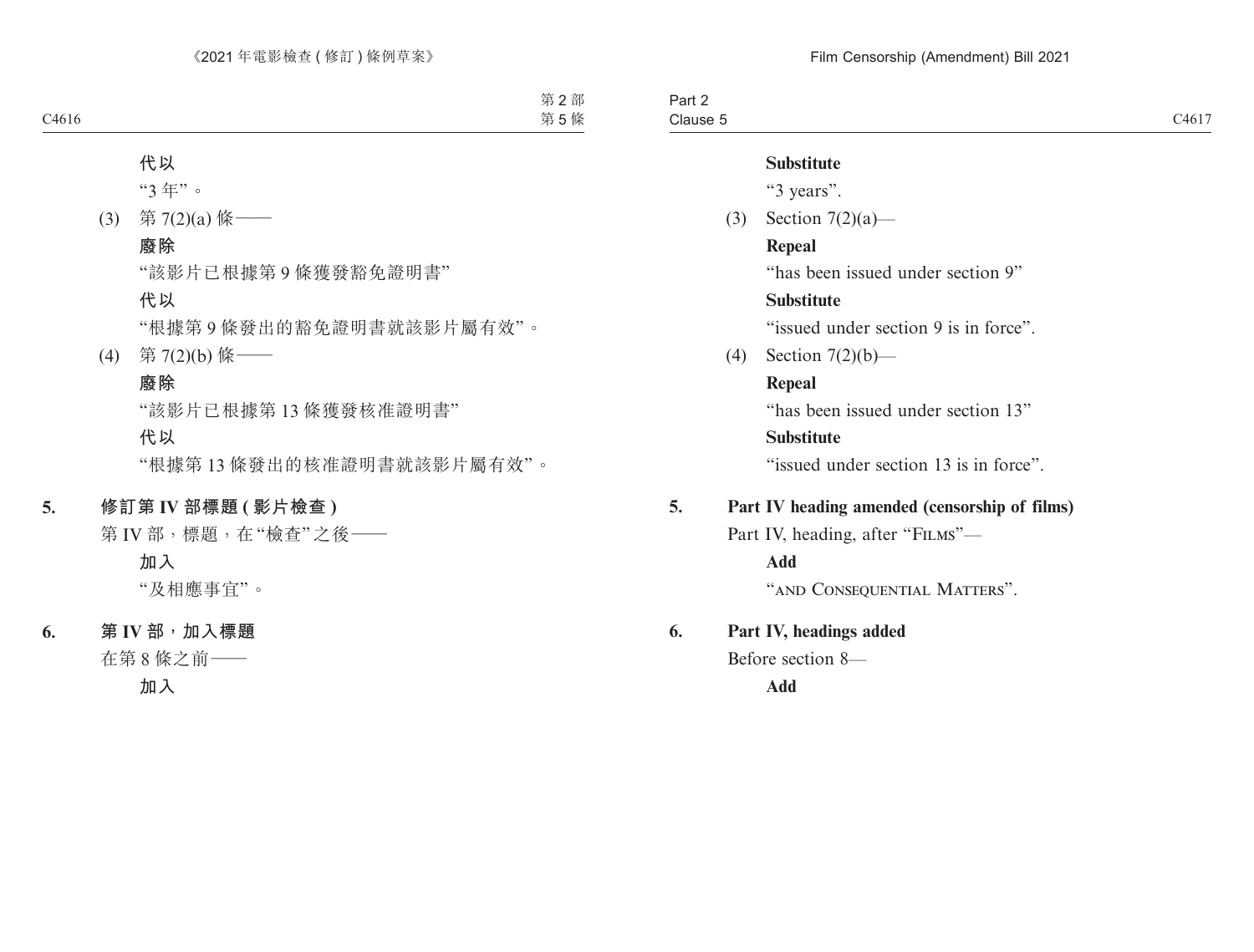# "**Division 1—General Procedure**

# **Subdivision 1—Submission of Films to Authority and Actions by Authority and Censors**".

# **7. Section 10 amended (action to be taken by Authority and censor in relation to film which is not exempted)**

- (1) Section 10(2)(a)— **Repeal** "and".
- (2) Section 10(2)(b)—

**Repeal the full stop Substitute a semicolon.**

(3) At the end of section 10(2)—

# **Add**

- "(d) whether the exhibition of the film would be contrary to the interests of national security.".
- (4) Section 10(4)(c)—

# **Repeal**

", by reason of a specified piece or specified pieces of the film, that the film is not suitable for exhibition because of a matter referred to in subsection (2), or that"

# **Substitute**

"that, unless the film is modified in the specified way, either the film is not suitable for exhibition because of a matter referred to in subsection  $(2)$ , or".

(5) Section  $10(4)(c)(i)$ —

# **Repeal**

"such specified piece or pieces were excised from the film"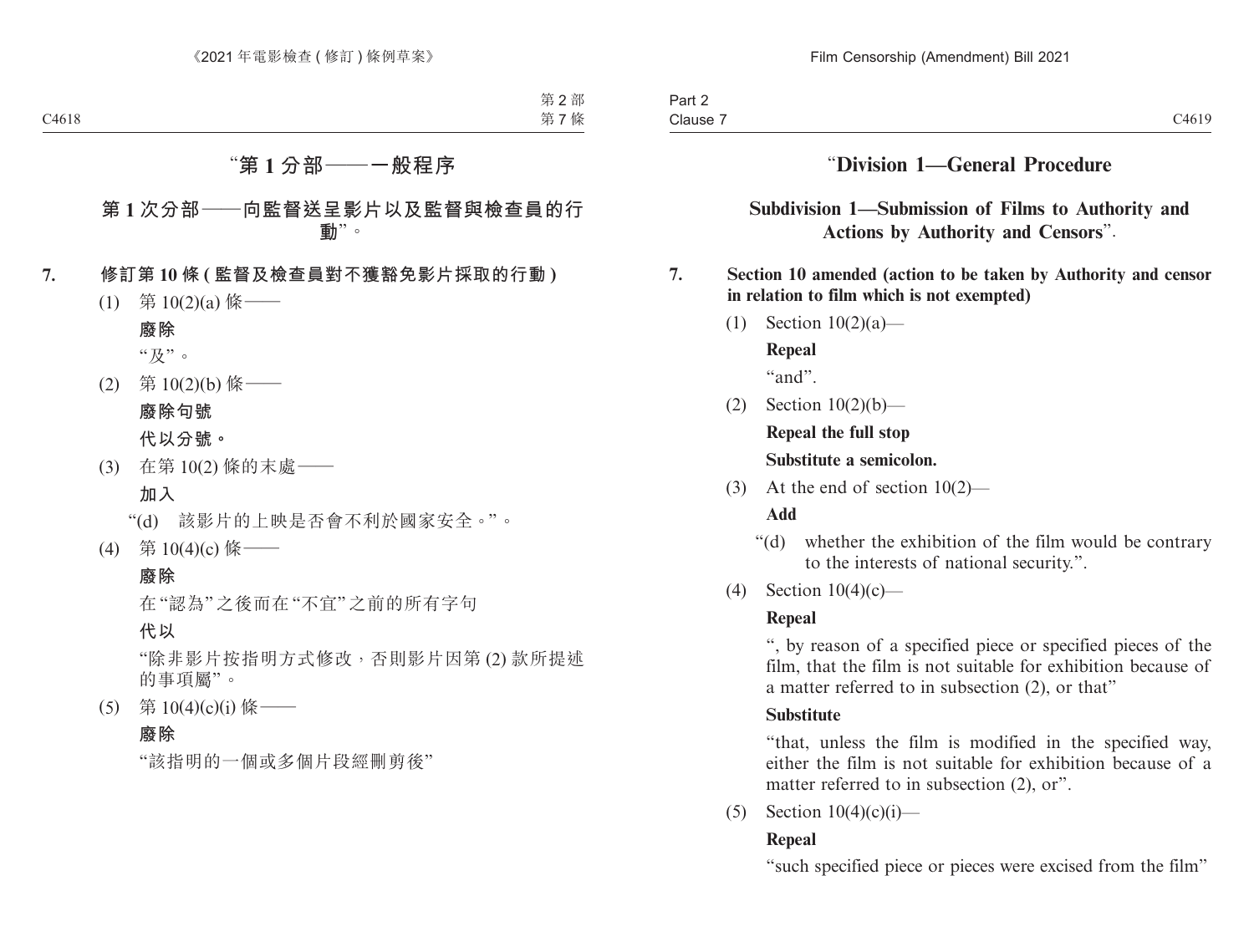#### **Substitute**

"the film were so modified".

(6) After section 10(4)—

#### **Add**

- "(4A) For the purposes of subsection  $(4)(c)$ , a film is modified in the specified way if either or both of the following modifications are made to the film—
	- (a) the excision of a particular piece or particular pieces of the film from the film;
	- (b) the addition of a particular notice to the film.".
- (7) Section 10(5)—

#### **Repeal**

"The"

# **Substitute**

"Subject to section 10A(5), the".

# **8. Section 10A added**

After section 10—

**Add**

# "**10A. Extension of period for making film censorship decisions in certain cases**

- (1) The Authority may in writing recommend to the Secretary that the decision period be extended for a film submitted and accepted under section 8 if the Authority is of the opinion that—
	- (a) the exhibition of the film might be contrary to the interests of national security; and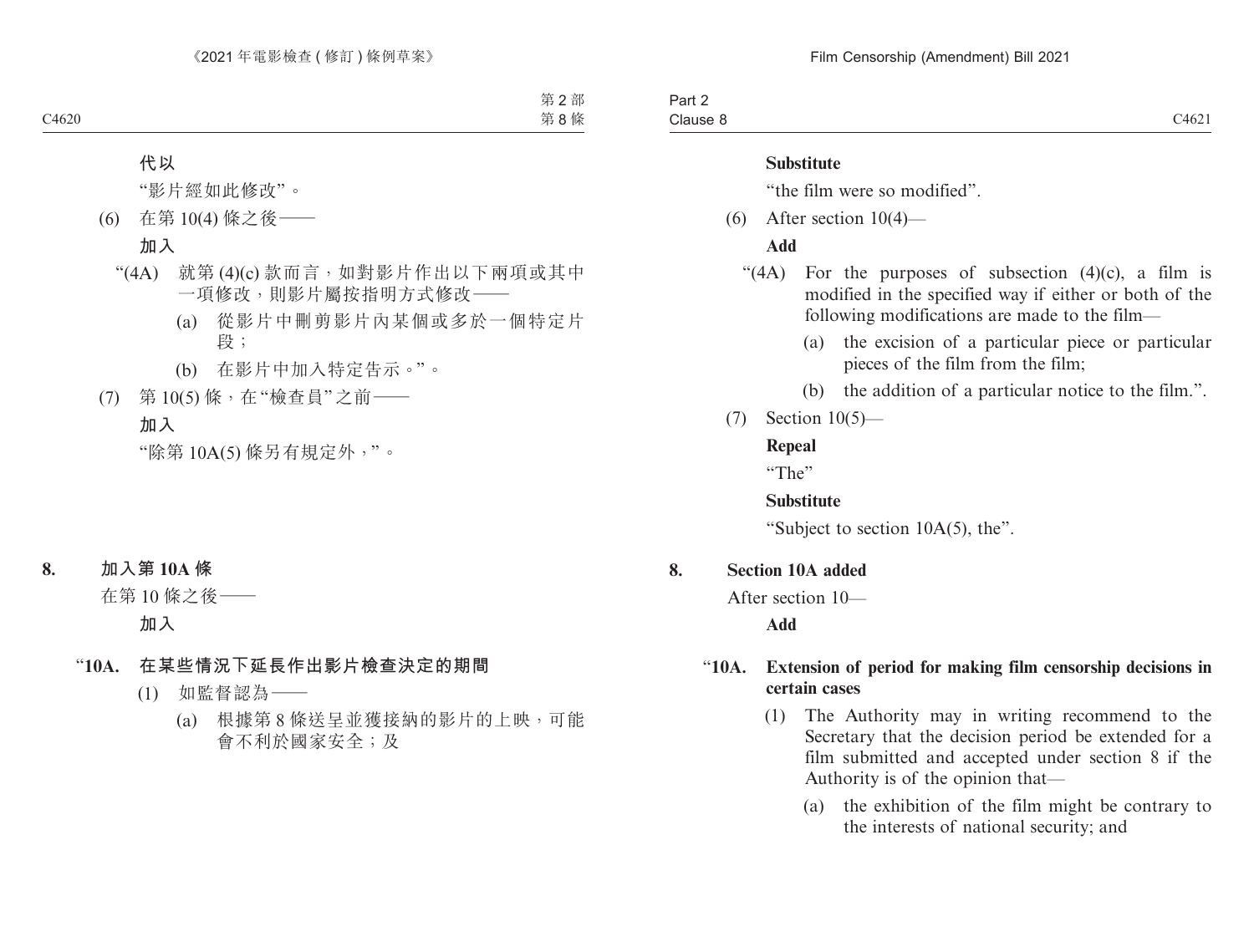Part 2 Clause 8 Clause 8 C4623

- (b) the censor concerned could not reasonably be expected to make a decision for the film under section 10(4) within the decision period because of the time required for considering the matter referred to in section 10(2)(d).
- (2) However, no recommendation may be made in relation to the decision period for a film under subsection (1) if the period has expired.
- (3) On a recommendation under subsection (1) made in relation to the decision period for a film (*original decision period*), the Secretary may specify a period extending the original decision period (*extended decision period*) if the Secretary is also of the opinion that—
	- (a) the exhibition of the film might be contrary to the interests of national security; and
	- (b) the censor concerned could not reasonably be expected to make a decision for the film under section 10(4) within the original decision period because of the time required for considering the matter referred to in section 10(2)(d).
- (4) An extended decision period must not be more than 28 days after the expiry of the original decision period.
- (5) If an extended decision period is specified under subsection (3), the censor concerned is not required to make a decision for the film under section 10(4) within the original decision period, but must make such a decision before the expiry of the extended decision period.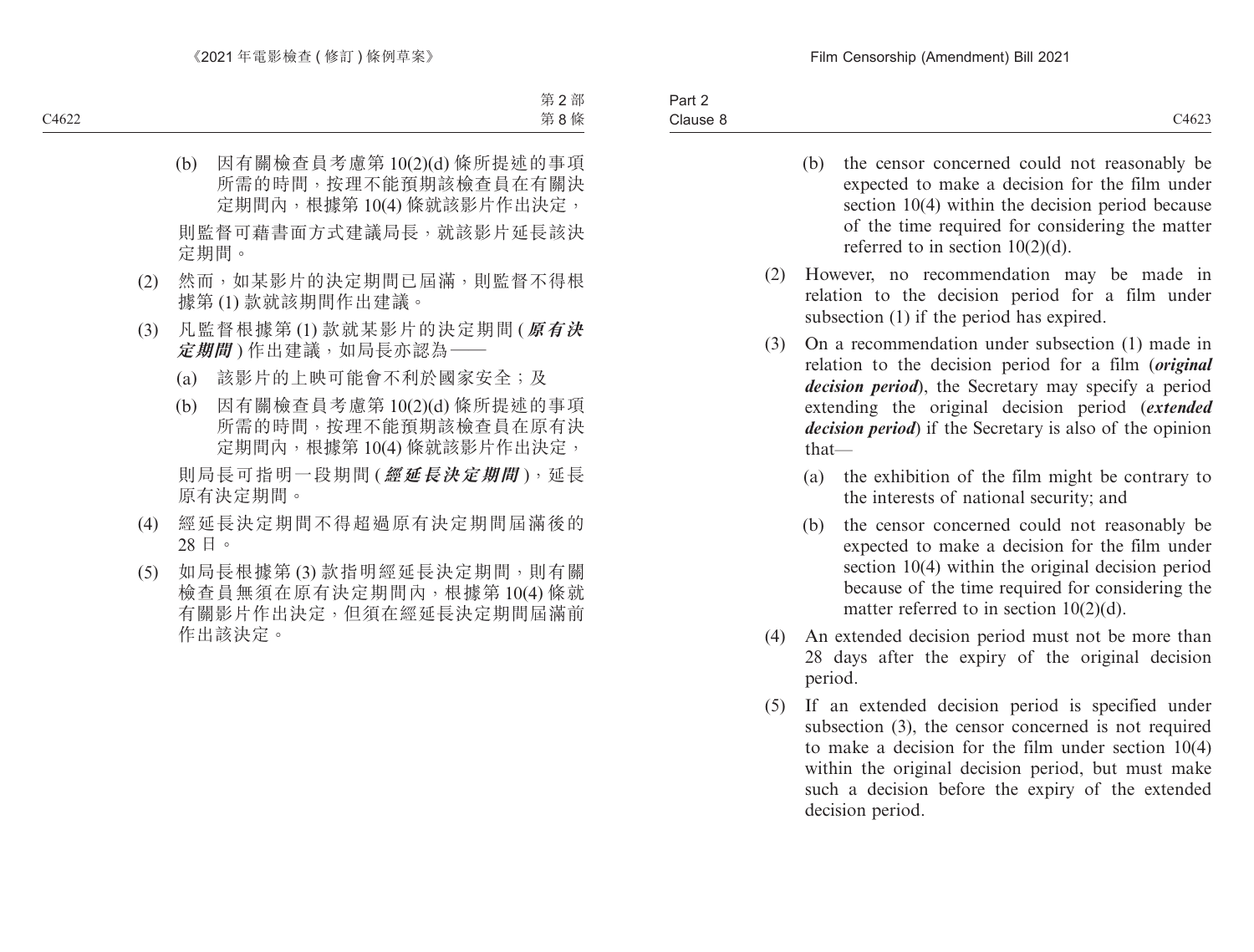| and the property of the<br>-<br>Part 2 |                |
|----------------------------------------|----------------|
| Clause                                 | 71025<br>C4625 |

- (6) In this section—
- *decision period* (決定期間), in relation to a film, means the period within which the censor concerned must make a decision for the film under section 10(4) as allowed under this Ordinance, including such a period as allowed under this section."

# **9. Part V heading repealed (matters consequential upon censor's decision in respect of a film)**

Part V, heading—

**Repeal the heading.**

#### **10. Part IV, Division 1, Subdivision 2 heading added**

Before section 12—

**Add**

# "**Subdivision 2—Matters Consequential on Censor's Decision for Film**".

- **11. Section 13 amended (certificate of approval, notice of refusal to approve and notice concerning excision)**
	- (1) Section 13, heading—

**Repeal** "**excision**" **Substitute**

"**modification**".

(2) Section 13—

**Repeal subsection (3)**

**Substitute**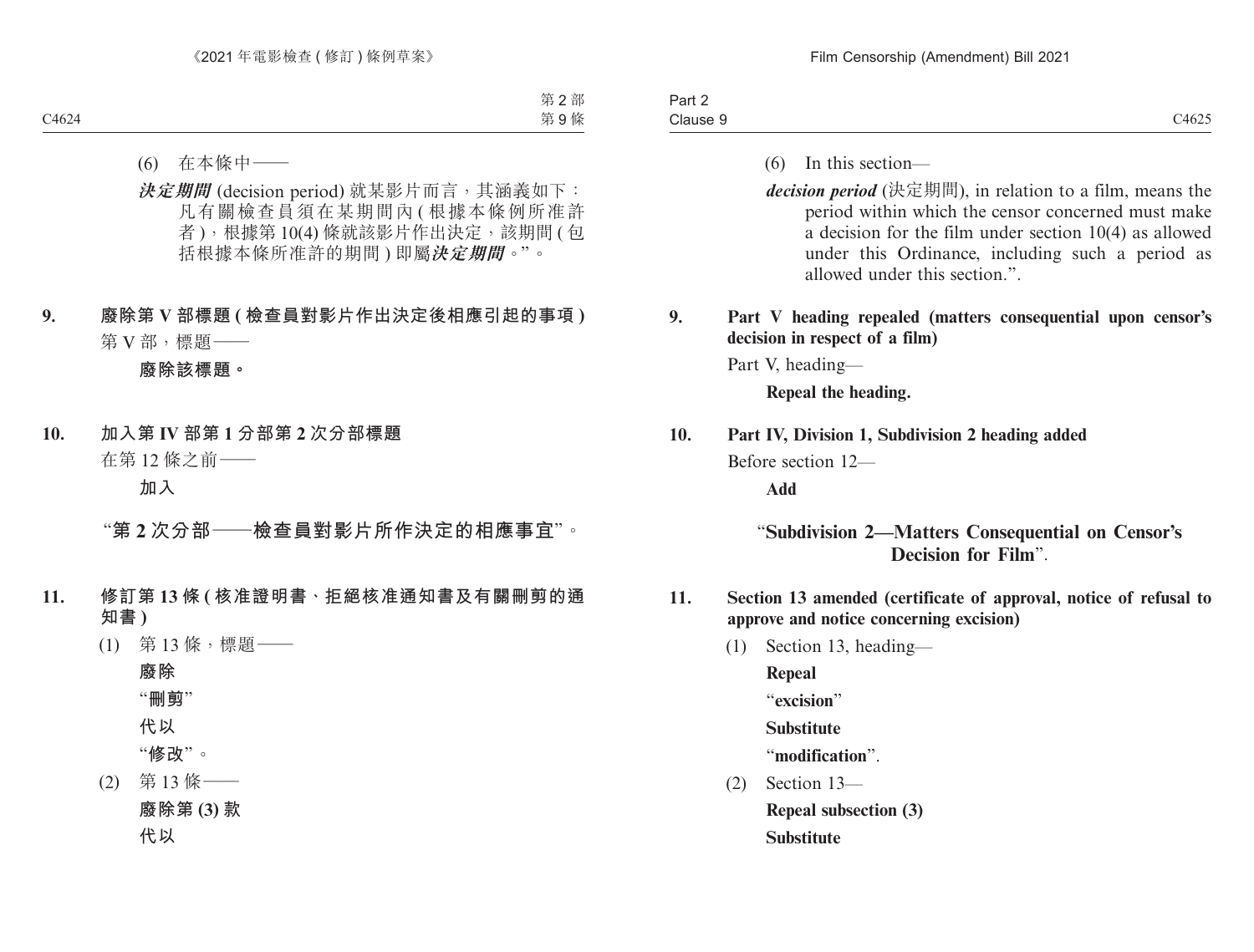| $\sim$<br>$\sim$<br>Part 2                    |       |
|-----------------------------------------------|-------|
| $\sim$ $\sim$ $\sim$<br>Clause 1 <sup>.</sup> | C4627 |

- "(3) If a censor deals with a film under section  $10(4)(c)$ , the Authority must as soon as reasonably practicable after the censor has done so—
	- (a) give written notice of the censor's decision under that section to the person who submitted the film under section 8;
	- (b) specify in the notice—
		- (i) if the censor's opinion for the film under section 10(4)(c) concerns a modification specified in section  $10(4A)(a)$ —the piece or pieces of the film required to be excised from the film; and
		- (ii) if the censor's opinion for the film under section 10(4)(c) concerns a modification specified in section  $10(4A)(b)$ —
			- (A) the content of the notice required to be added to the film; and
			- (B) the form in which the notice is required to be so added; and
	- (c) state in the notice the reasons for the censor's decision."
- (3) Section 13(4)(a)—

# **Repeal**

"required excision"

# **Substitute**

"required modification".

(4) Section  $13(4)(a)$ —

# **Repeal**

"such excision"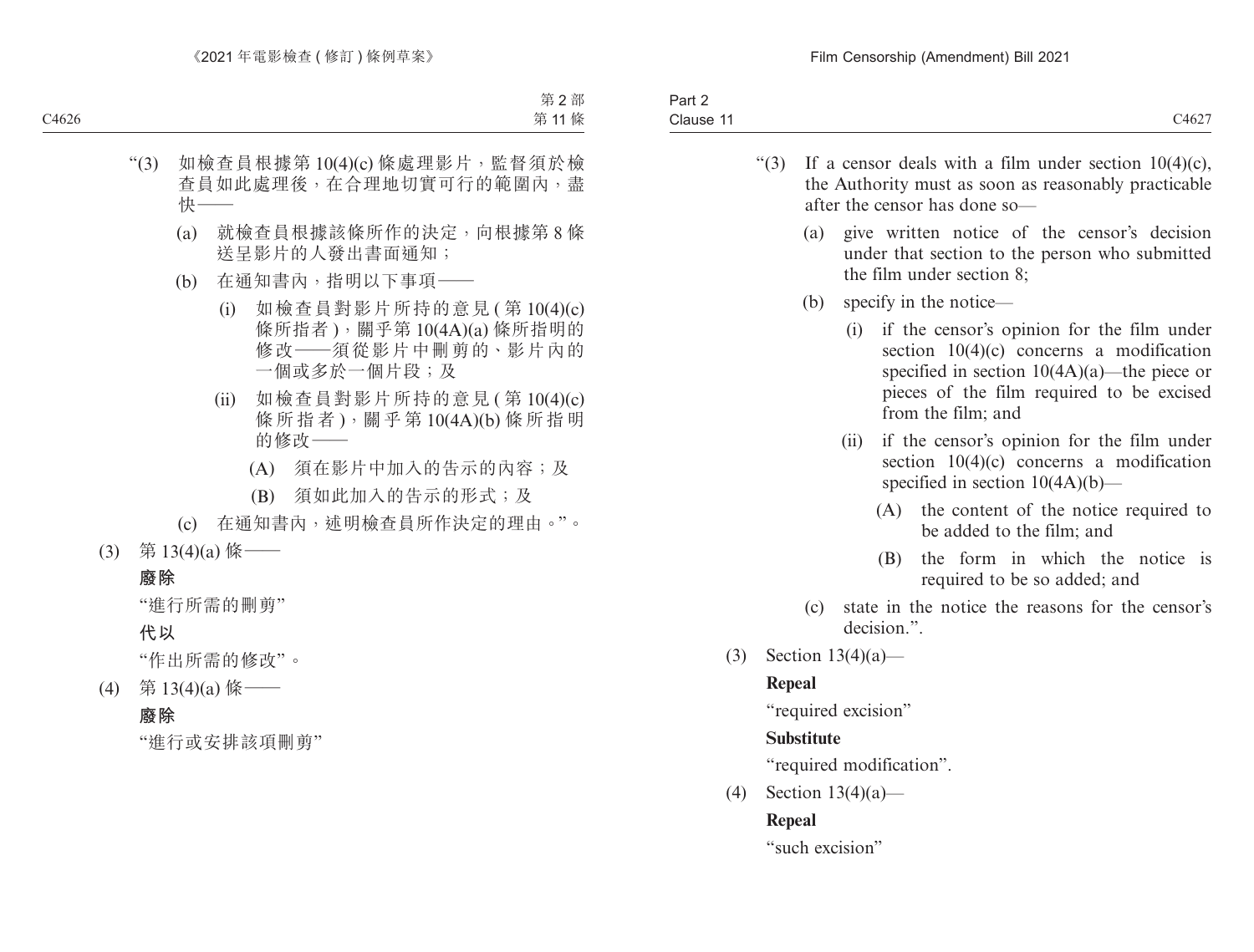| Part 2                    |       |
|---------------------------|-------|
| $\sim$ $\sim$<br>Clause 1 | C4629 |

#### **Substitute**

"the modification".

(5) Section 13(4)(b)— **Repeal** "any such excision"

# **Substitute**

"the modification".

(6) Section  $13(4)(b)(ii)$ —

# **Repeal**

"such excision"

# **Substitute**

"the modification".

(7) Section  $13(4)(b)(iii)(C)$ —

# **Repeal**

"such excision"

# **Substitute**

"the modification".

(8) Section 13(4B)—

# **Repeal**

"regard to the matters specified in section  $10(2)(a)$  and (b),  $he''$ 

# **Substitute**

"taken into consideration the matters referred to in section 10(2), the Authority".

(9) Section 13(4B), Chinese text, after "拒絕"—

# **Add**

"根據本條".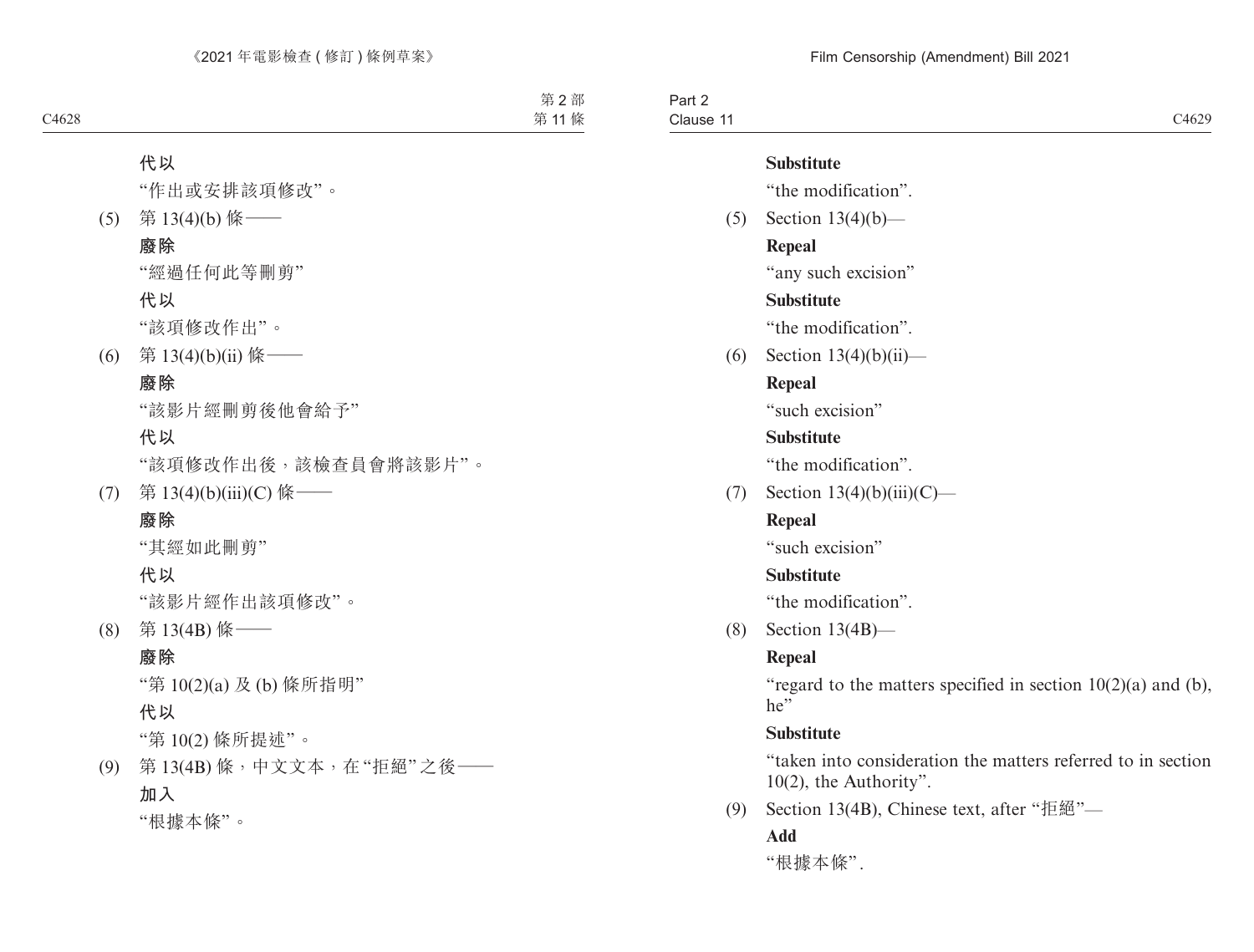Part 2 Clause 12 Clause  $12$  C4631

# **12. Part IV, Division 2 added** Part IV, after Division 1— **Add**

# "**Division 2—Power of Chief Secretary for Administration to Direct Authority to Revoke Certificates of Exemption or Certificates of Approval in Interests of National Security**

# **14A. Chief Secretary for Administration may give directions to revoke certificates**

- (1) If the Chief Secretary for Administration is of the opinion that the exhibition of a certified film would be contrary to the interests of national security, the Chief Secretary for Administration may in writing direct the Authority to revoke the certificate of the film.
- (2) The Authority must, as soon as reasonably practicable after receiving the direction, revoke the certificate of the certified film by written notice served either personally or by registered post on the person to whom the certificate was issued.
- (3) The notice must state that a direction has been given under subsection (1) for the film.
- (4) In this section—
	- (a) a reference to a certified film is a reference to a film for which a certificate of exemption issued under section 9, or a certificate of approval issued under section 13, is in force; and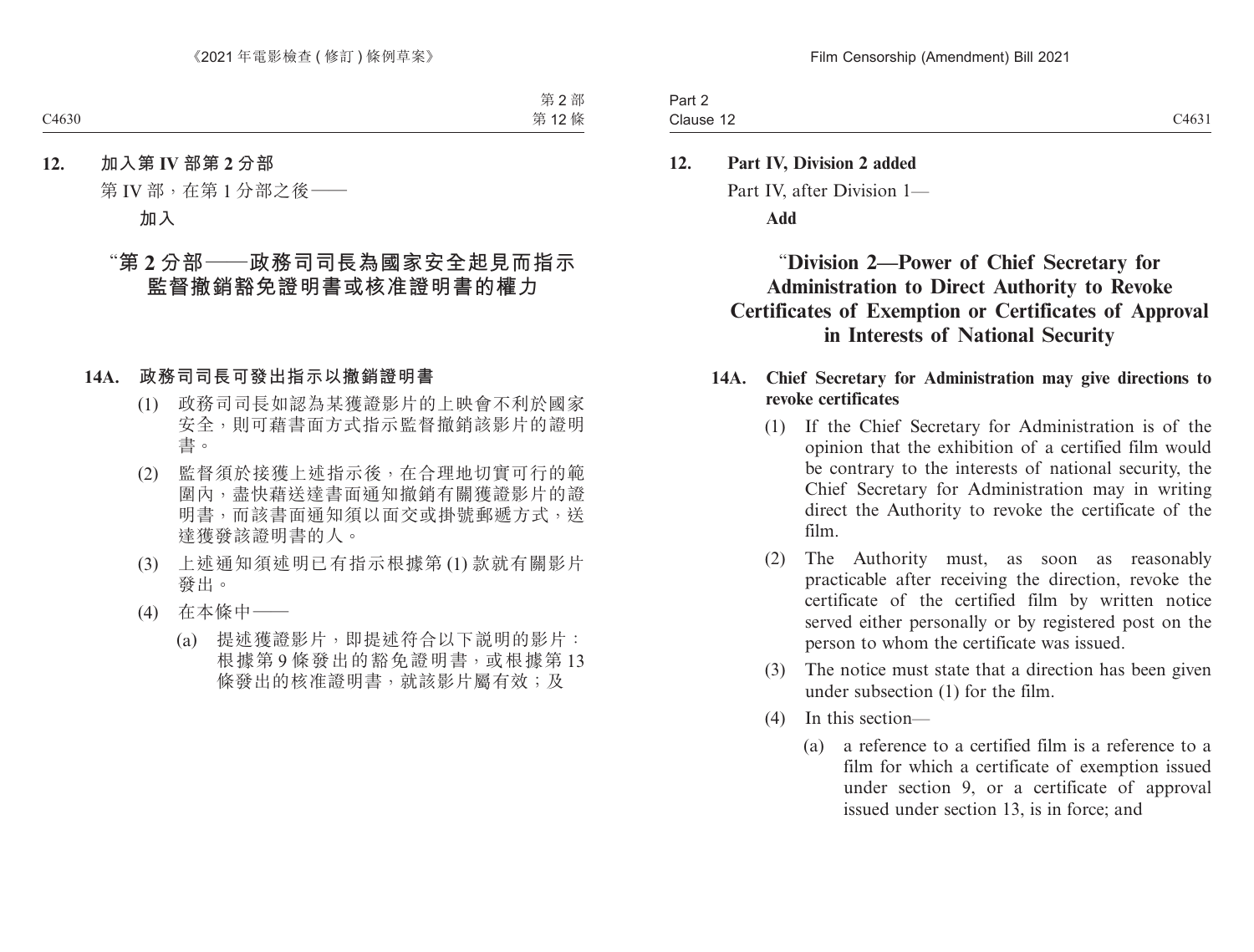(b) for a certified film, a reference to a certificate is a reference to the certificate that is in force for the film as mentioned in paragraph (a).".

#### **13. Sections 14B, 14C and 14D added**

Part VI, before section 15—

#### **Add**

#### "**14B. Authority may require information about exhibition of films**

- (1) If a person has been issued for a film—
	- (a) a certificate of exemption under section 9; or
	- (b) a certificate of approval under section 13,

the Authority may, by written notice given to the person, require the person to provide any information about the exhibition of the film that is specified in the notice.

- (2) For the purposes of subsection (1), it is immaterial whether the exhibition of the film is an intended exhibition, a current exhibition or a past exhibition.
- (3) A notice given to a person under subsection  $(1)$ 
	- (a) must specify a period within which the person must provide the information to the Authority; and
	- (b) may specify the form and way in which the person must provide the information to the Authority.

#### **14C. Offences in relation to notice under section 14B**

(1) A person who fails to comply with a notice given to the person under section 14B(1) commits an offence and is liable—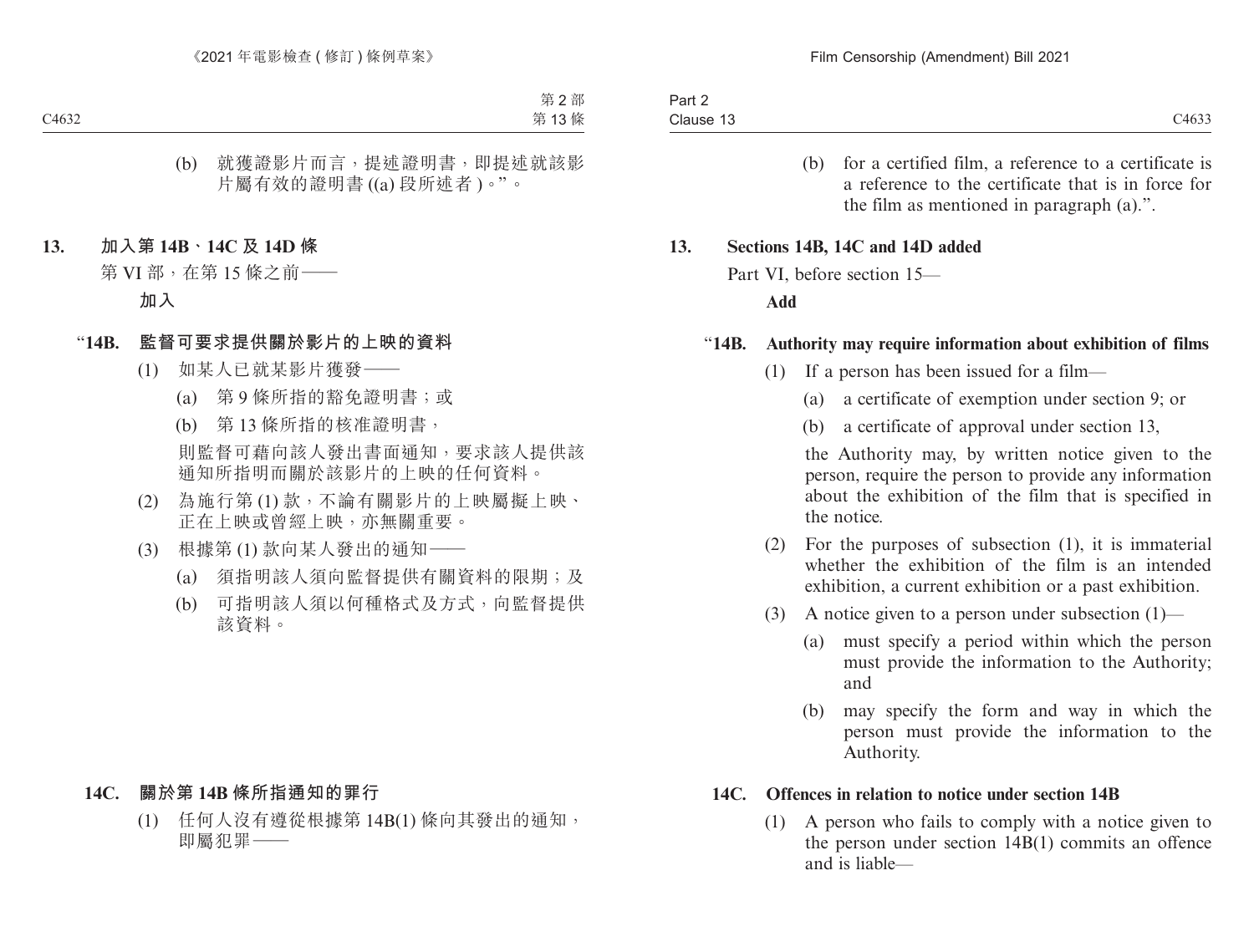| $\overline{\phantom{a}}$<br>$\sim$<br>Part 2 |       |
|----------------------------------------------|-------|
| $\overline{\phantom{a}}$<br>Clause 13        | C4635 |

- (a) on the first conviction—to a fine at level 3; and
- (b) on a subsequent conviction—to a fine at level 5.
- (2) It is a defence for a person charged with an offence under subsection (1) to establish that, at the time the offence is alleged to have been committed—
	- (a) the person had reasonable excuse for failing to comply with the notice; or
	- (b) without limiting paragraph (a), the information required to be provided—
		- (i) was not within the knowledge, in the possession or under the control of the person; and
		- (ii) could not reasonably have been ascertained or obtained by the person.
- (3) A person is taken to have established a matter that needs to be established for a defence under subsection  $(2)$  if—
	- (a) there is sufficient evidence to raise an issue with respect to that matter; and
	- (b) the contrary is not proved by the prosecution beyond reasonable doubt.
- (4) For the purposes of subsection  $(2)(a)$ , a person does not have a reasonable excuse for failing to comply with a notice given to the person under section 14B(1) only because the information required to be provided for compliance with the notice might tend to incriminate the person.
- (5) A person commits an offence if—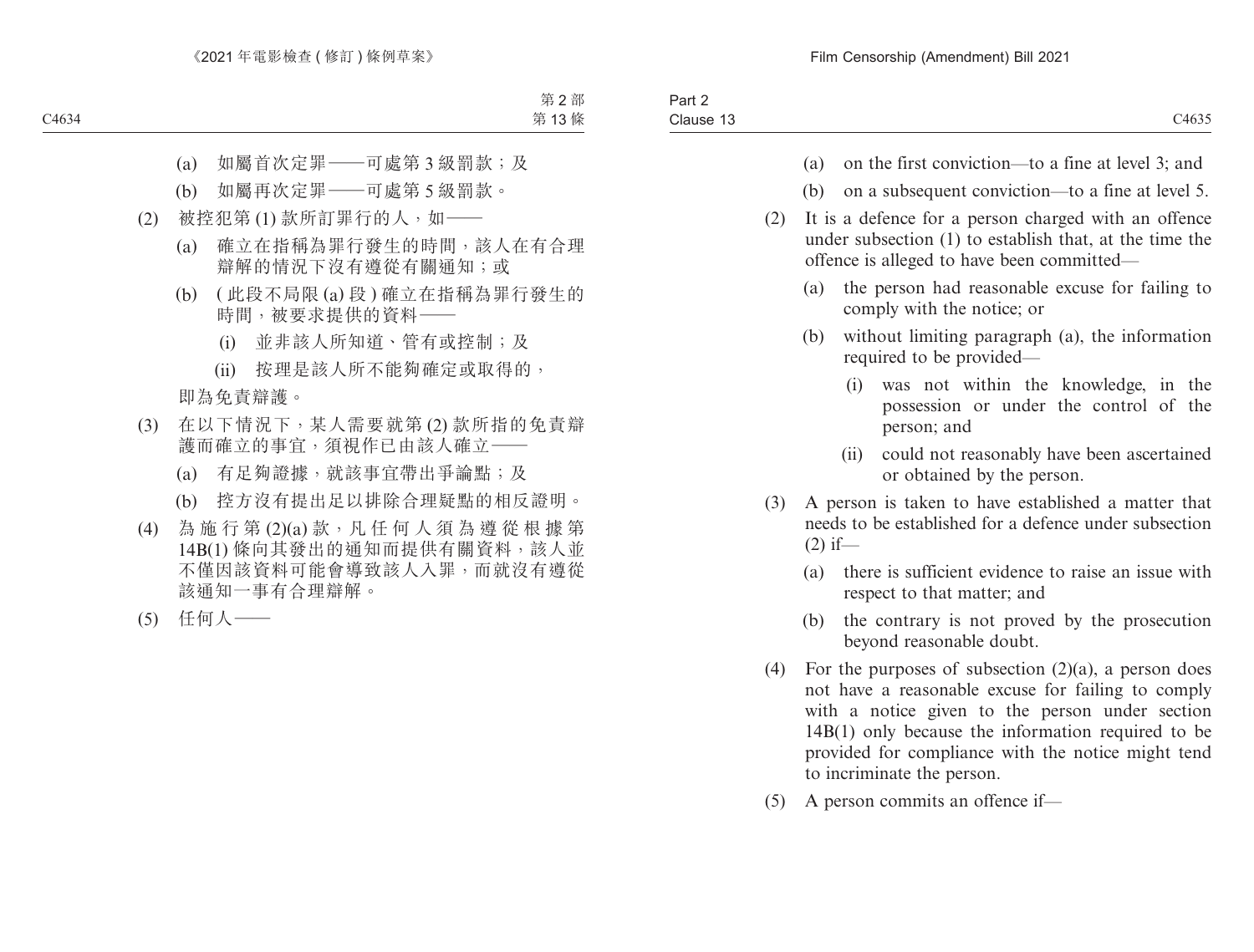- (a) in purported compliance with a notice given to the person under section 14B(1), the person provides any information to the Authority that is false or misleading in a material particular; and
- (b) the person knows that, or is reckless as to whether, the information is false or misleading in a material particular.
- (6) A person who commits an offence under subsection (5) is liable—
	- (a) on the first conviction—to a fine at level 3; and
	- (b) on a subsequent conviction—to a fine at level 5.

#### **14D. Use of incriminating evidence in proceedings**

- (1) Subsection (2) applies if—
	- (a) the Authority imposes a requirement on a person to provide information under section 14B(1);
	- (b) the information might tend to incriminate the person; and
	- (c) the person claims, before providing the information, that it might so tend.
- (2) The requirement and information are not admissible in evidence against the person in criminal proceedings other than those in which the person is charged with any of the following offences in respect of the information—
	- (a) an offence under section 14C;
	- (b) an offence under Part V of the Crimes Ordinance (Cap. 200).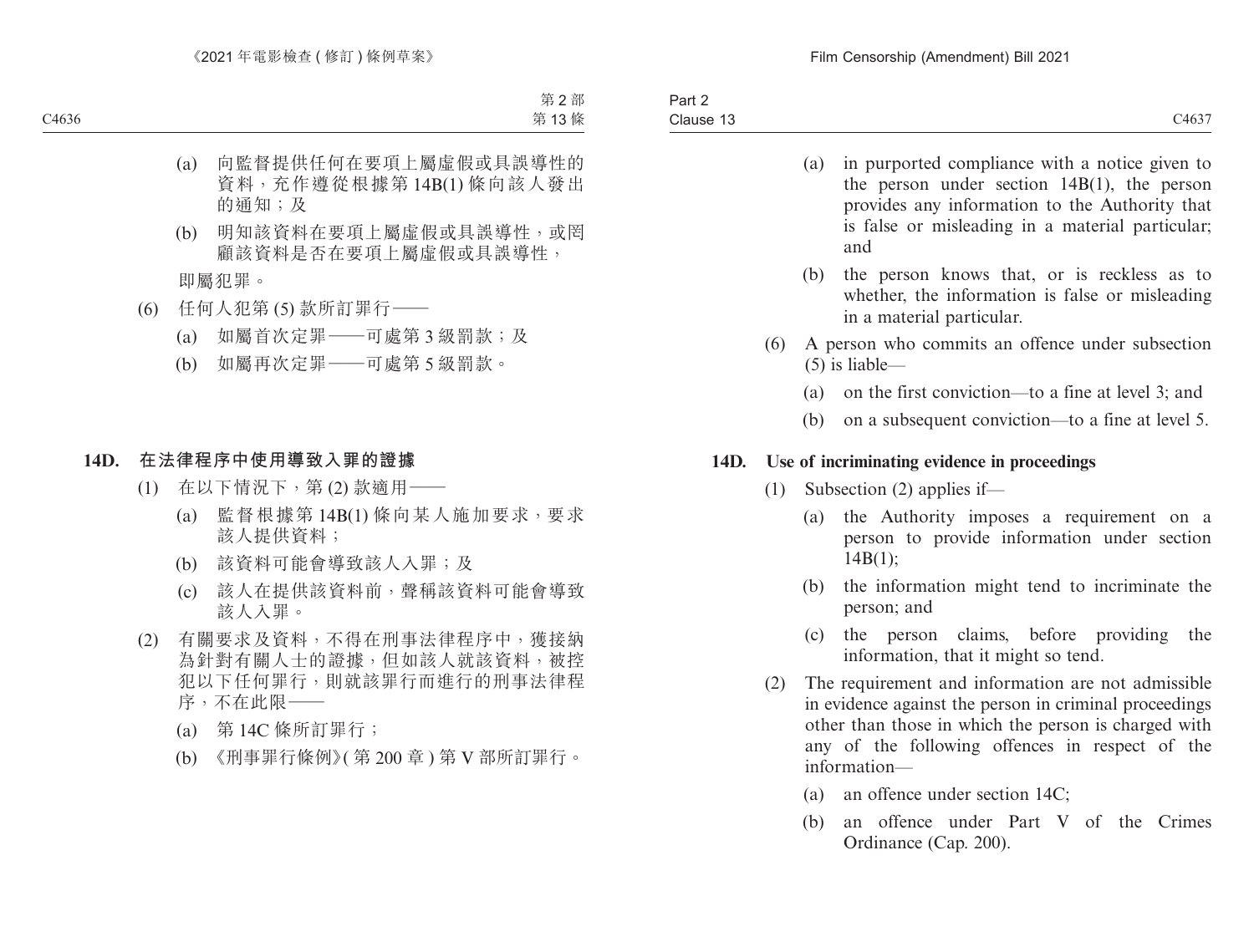Part 2 Clause 14 Clause 14 C4639

(3) On or before imposing a requirement on a person to provide information under section 14B(1), the Authority must ensure that the person is informed or reminded of the limitations imposed by subsection (2) on the admissibility in evidence of the requirement and information.".

#### **14. Section 15A amended (approval for publication)**

(1) Section 15A(2), Chinese text—

# **Repeal**

everything before "載有"

#### **Substitute**

- "(2) 凡影片已根據第 8 條獲接納,如任何人在監督就影 片發出核准證明書或豁免證明書之前,將".
- (2) Section 15A(4)—

# **Repeal**

"\$200,000"

# **Substitute**

"\$1,000,000".

(3) Section 15A(4)—

# **Repeal**

"12 months"

# **Substitute**

"3 years".

# **15. Section 15K amended (submission for approval of advertising material)**

(1) Section 15K(6)— **Repeal**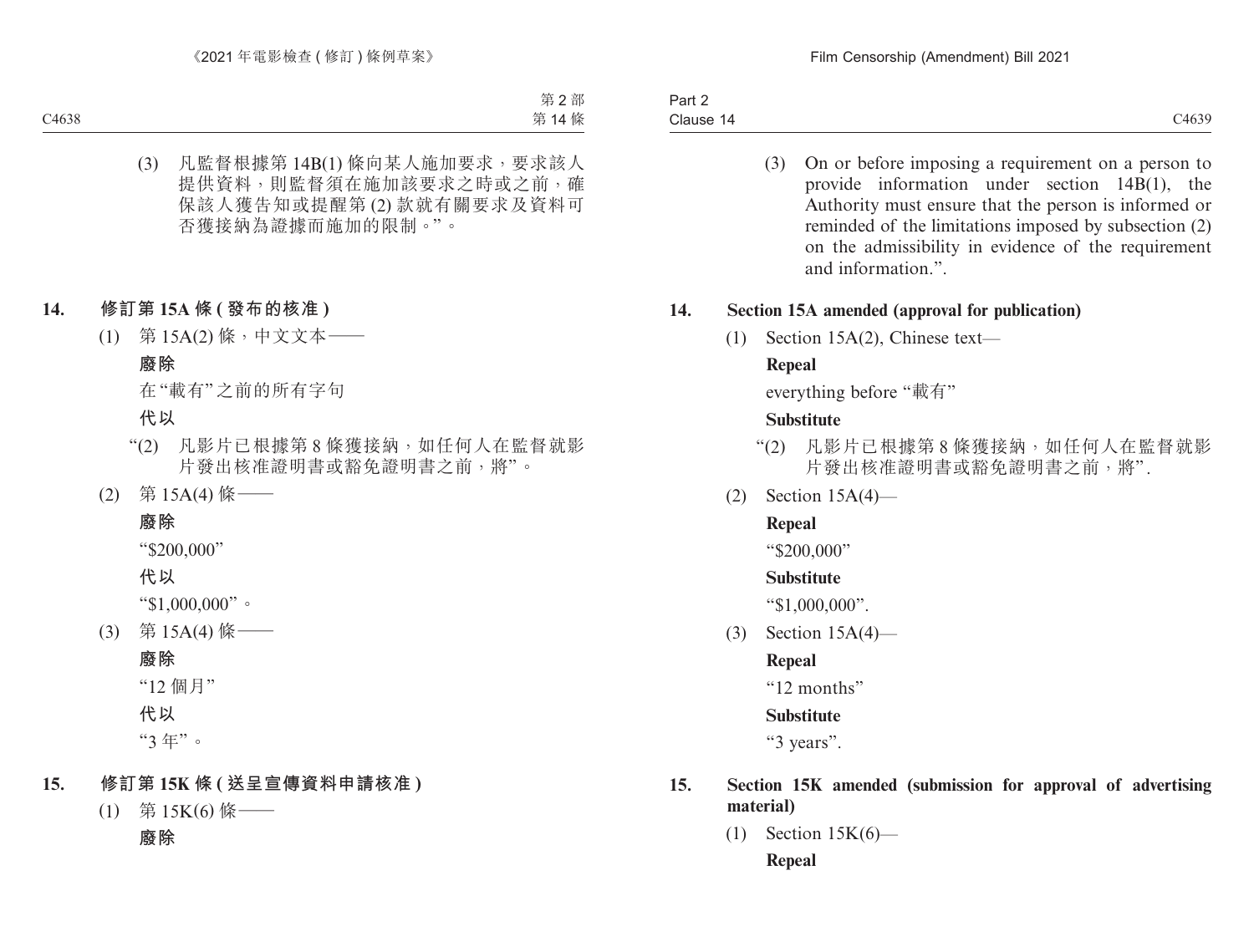Part 2 Clause 16 Clause 16 and 200 and 200 and 200 and 200 and 200 and 200 and 200 and 200 and 200 and 200 and 200 and 200 and 200 and 200 and 200 and 200 and 200 and 200 and 200 and 200 and 200 and 200 and 200 and 200 and 200 and 200 and " $10(2)(a)$  and  $(b)$ " **Substitute**  $^{64}10(2)$ ". (2) Section 15K(10)— **Repeal** "\$200,000" **Substitute** "\$1,000,000". (3) Section 15K(10)— **Repeal** "1 year" **Substitute**

"3 years".

- **16. Section 16 amended (Board of Review)**
	- (1) Section  $16(2)(c)$ —

**Repeal**

 $``Q"$ 

## **Substitute**

"not less than 5".

(2) After section 16(5A)—

# **Add**

- "(5B) The Secretary may appoint a public officer (*representative*) to, on behalf of the Secretary—
	- (a) attend a meeting; and
	- (b) exercise the functions of a member at the meeting.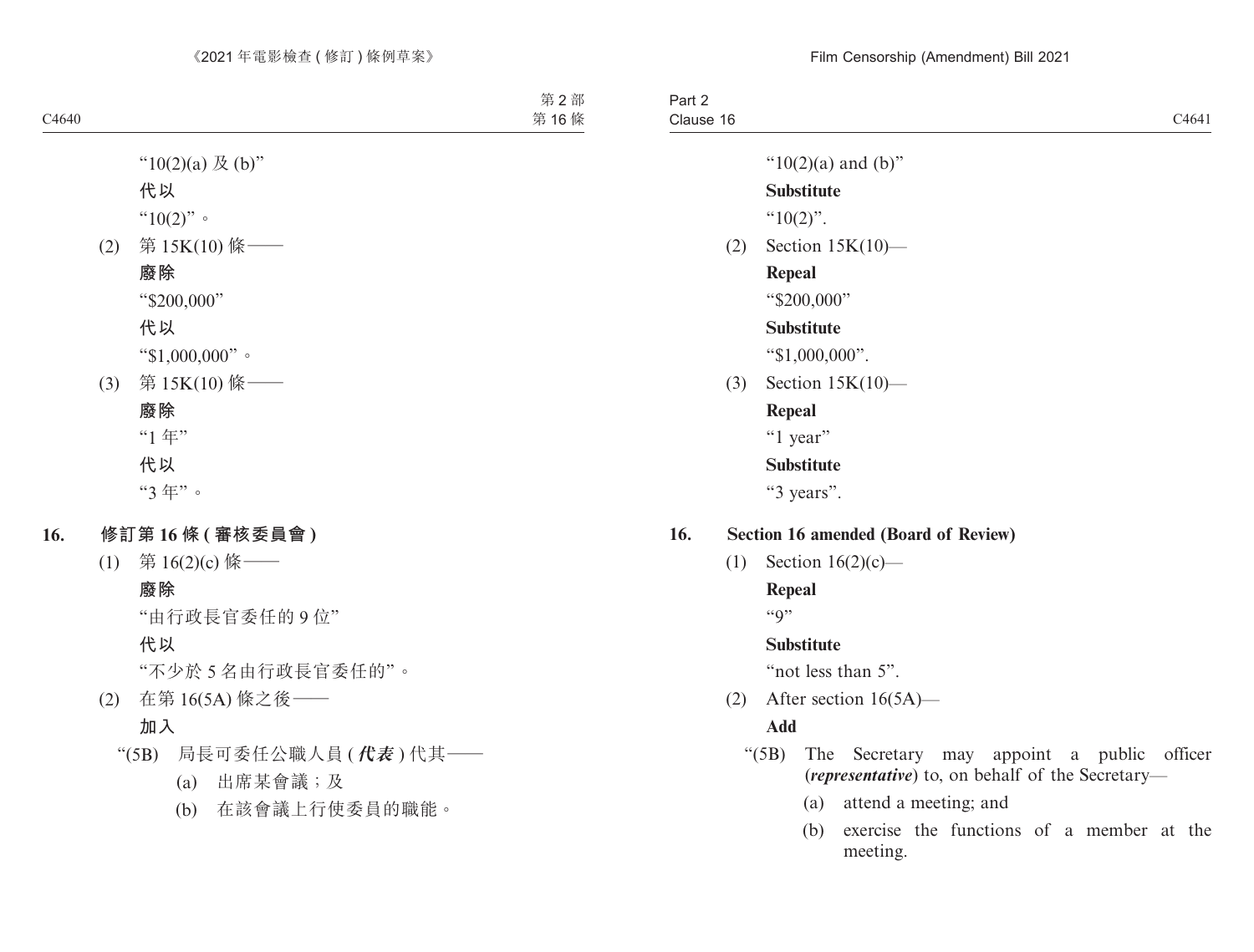| $\overline{\phantom{0}}$<br>Part 2 |       |
|------------------------------------|-------|
| $\sim$ $\sim$<br>Clause 1          | C4643 |

(5C) If the representative attends a meeting on behalf of the Secretary, the representative is to be treated as a member for determining the quorum for the meeting for the purposes of this Part.".

#### **17. Section 19A added**

Part VII, after section 19—

**Add**

# "**19A. Disapplication of sections 17, 18 and 19 for decisions made on grounds of national security**

- (1) Sections 17, 18 and 19 do not apply in relation to a decision if the decision is based on an opinion that the exhibition of a film would be contrary to the interests of national security.
- (2) For the purposes of subsection (1), it is immaterial—
	- (a) whether the opinion mentioned in that subsection is the sole reason for the decision concerned; and
	- (b) if the decision concerned is a decision of the Authority—whether the decision is made for, or in connection with, the Authority's exercise of a function under Division 2 of Part IV".
- **18. Section 20 amended (offence in relation to exhibition or publication of films classified for exhibition or publication only to persons who have attained the age of 18 years)**
	- (1) Section 20(2B)—

**Repeal** "\$200,000" **Substitute**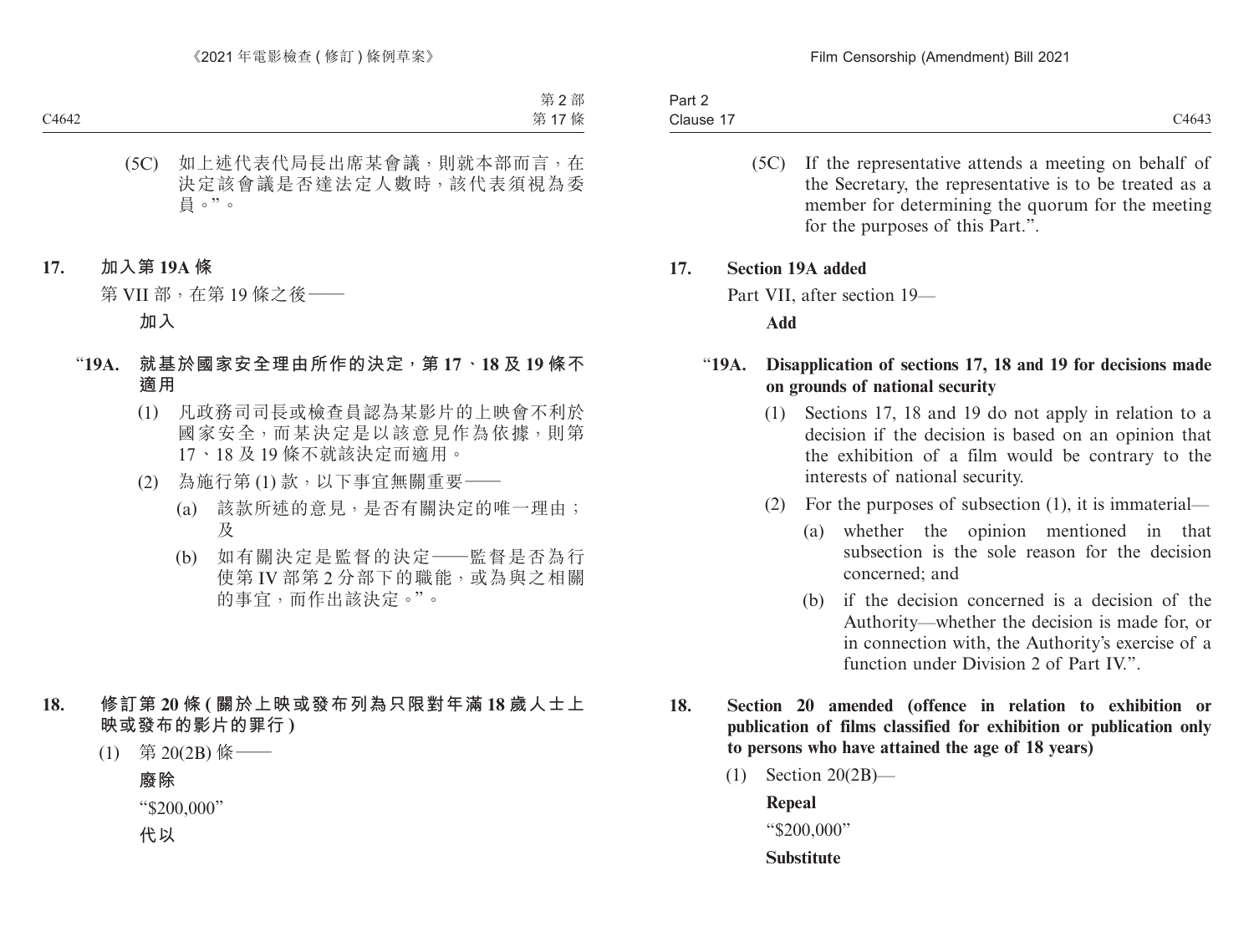| າ~~+<br>ant Z |       |
|---------------|-------|
| Clause<br>.   | C4645 |
|               |       |

"\$1,000,000".

(2) Section 20(2B)— **Repeal** "12 months" **Substitute**

"3 years".

# **19. Section 21 amended (offence in relation to contravention of conditions endorsed on a certificate)**

(1) Section 21(3C)(b), Chinese text—

# **Repeal**

"2 個或以上拷貝的".

(2) Section 21(3C)(b), Chinese text, before "而管有的"— **Add**

"的拷貝,數目為多於 2 份,".

# **20. Section 22 amended (offence in relation to revocation, etc.)**

(1) Section 22(3)—

#### **Repeal**

"\$200,000"

# **Substitute**

"\$1,000,000".

(2) Section 22(3)—

# **Repeal**

"1 year"

# **Substitute**

"3 years".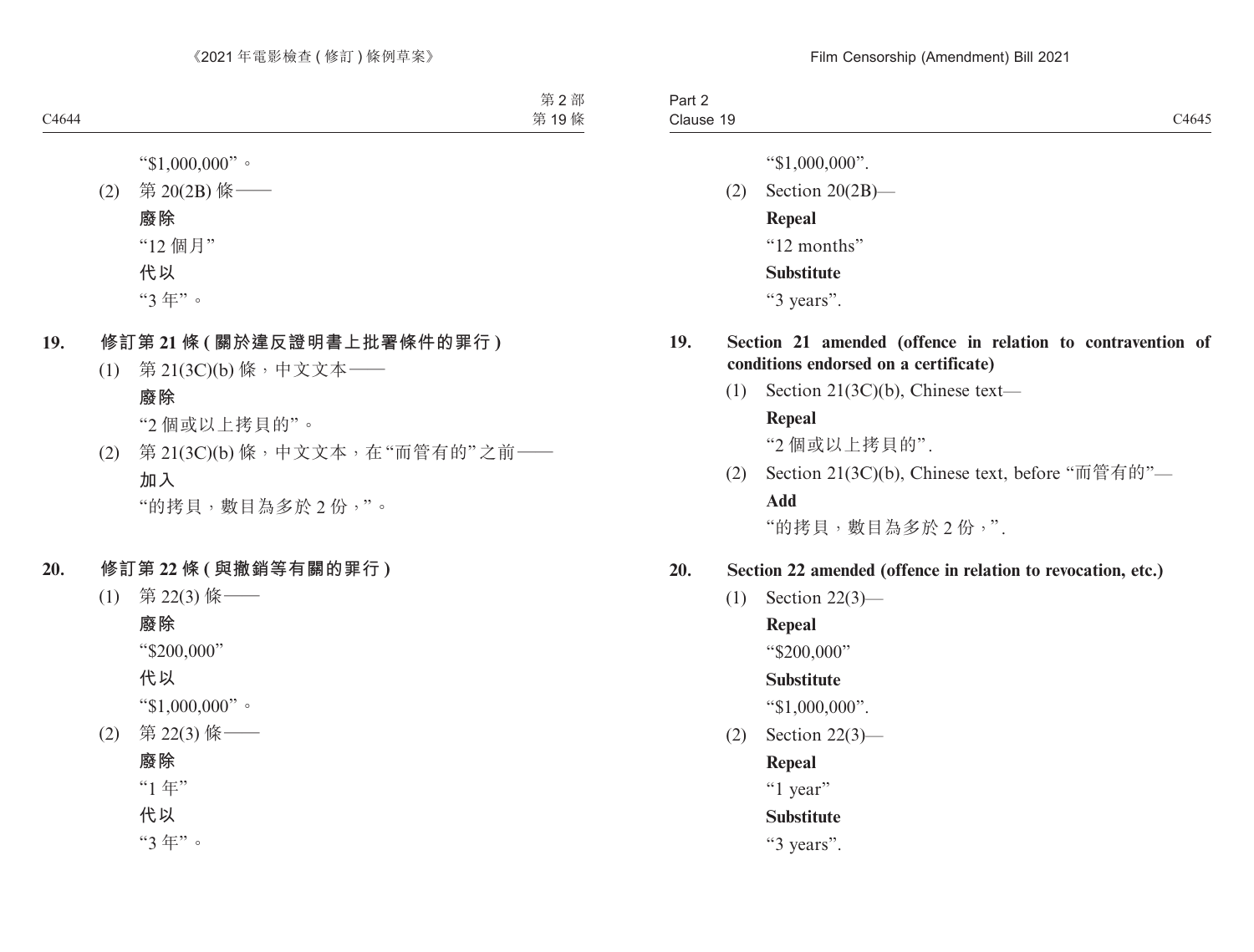| Part 2    |                                                                 |
|-----------|-----------------------------------------------------------------|
| Clause 20 | C4647                                                           |
|           | (3) Section 22(4), Chinese text, before " $\cdot \mathbb{E}$ "- |

## **Add**

",亦不得發布載有該證明書所指的影片所載上述紀錄 的拷貝的影片實物儲存媒體".

(4) Section 22(6)—

## **Repeal**

"\$200,000"

#### **Substitute**

"\$1,000,000".

(5) Section 22(6)—

# **Repeal**

"1 year"

# **Substitute**

"3 years".

(6) Section 22(7)—

# **Repeal**

"\$200,000"

# **Substitute**

"\$1,000,000".

(7) Section 22(7)—

# **Repeal**

"1 year"

# **Substitute**

"3 years".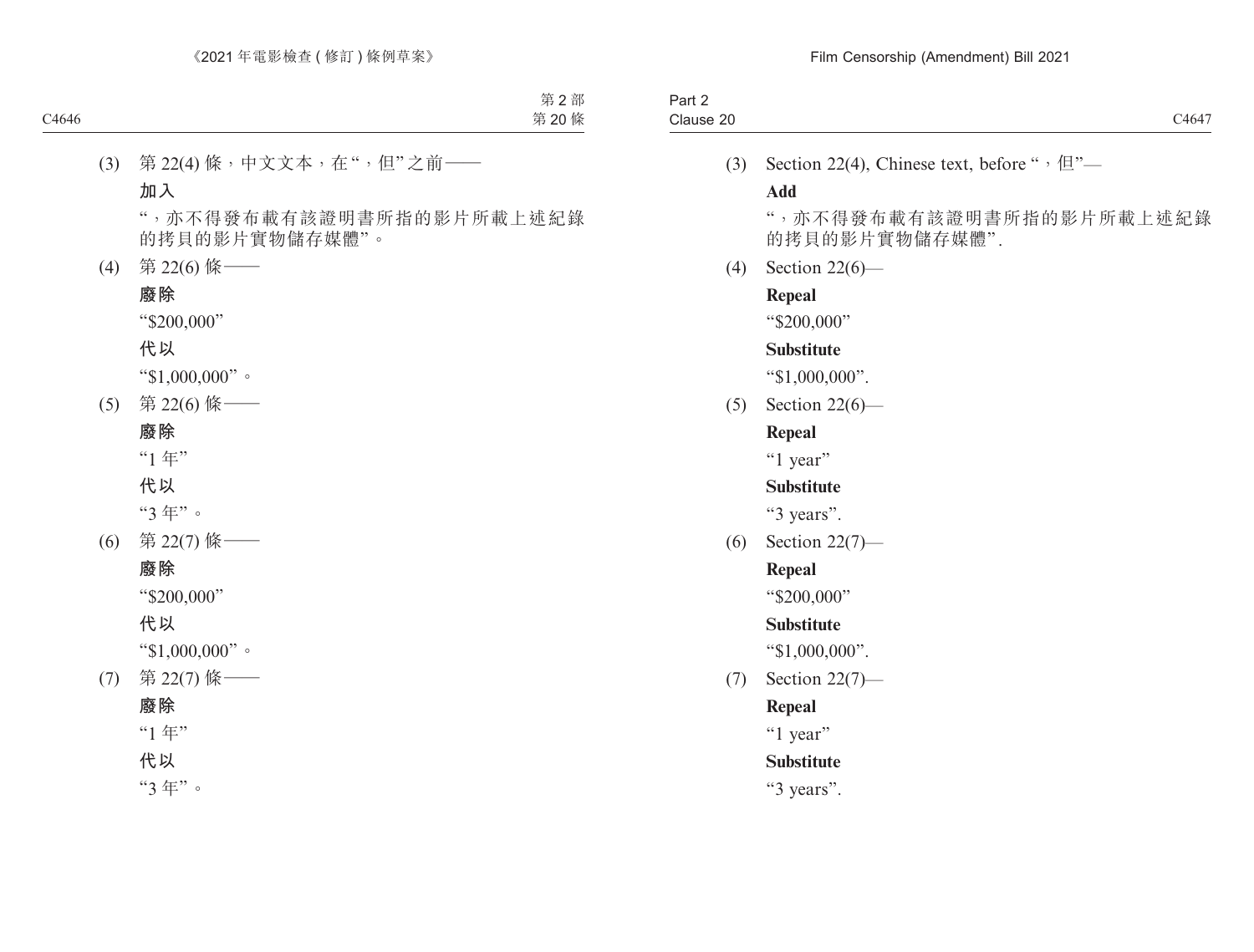| -<br>Part ∠ |                            |
|-------------|----------------------------|
| Clause 2    | C <sub>4640</sub><br>ヘエリエン |
|             |                            |

| 21. | Section 23 amended (inspection and enforcement)                                               |
|-----|-----------------------------------------------------------------------------------------------|
| (1) | Section $23(3A)$ —                                                                            |
|     | <b>Repeal</b>                                                                                 |
|     | "An"                                                                                          |
|     | <b>Substitute</b>                                                                             |
|     | "Subject to subsection (3C), an".                                                             |
| (2) | Section $23(3A)$ —                                                                            |
|     | <b>Repeal</b>                                                                                 |
|     | "domestic premises"                                                                           |
|     | <b>Substitute</b>                                                                             |
|     | "place".                                                                                      |
| (3) | Section $23(3B)$ —                                                                            |
|     | <b>Repeal</b>                                                                                 |
|     | "domestic premises"                                                                           |
|     | <b>Substitute</b>                                                                             |
|     | "place".                                                                                      |
| (4) | Section $23(3B)$ —                                                                            |
|     | <b>Repeal</b>                                                                                 |
|     | "the premises"                                                                                |
|     | <b>Substitute</b>                                                                             |
|     | "the place".                                                                                  |
| (5) | After section $23(3B)$ —                                                                      |
|     | <b>Add</b>                                                                                    |
|     | "(3C) An inspector may under subsection (2) enter and<br>search any place without warrant if- |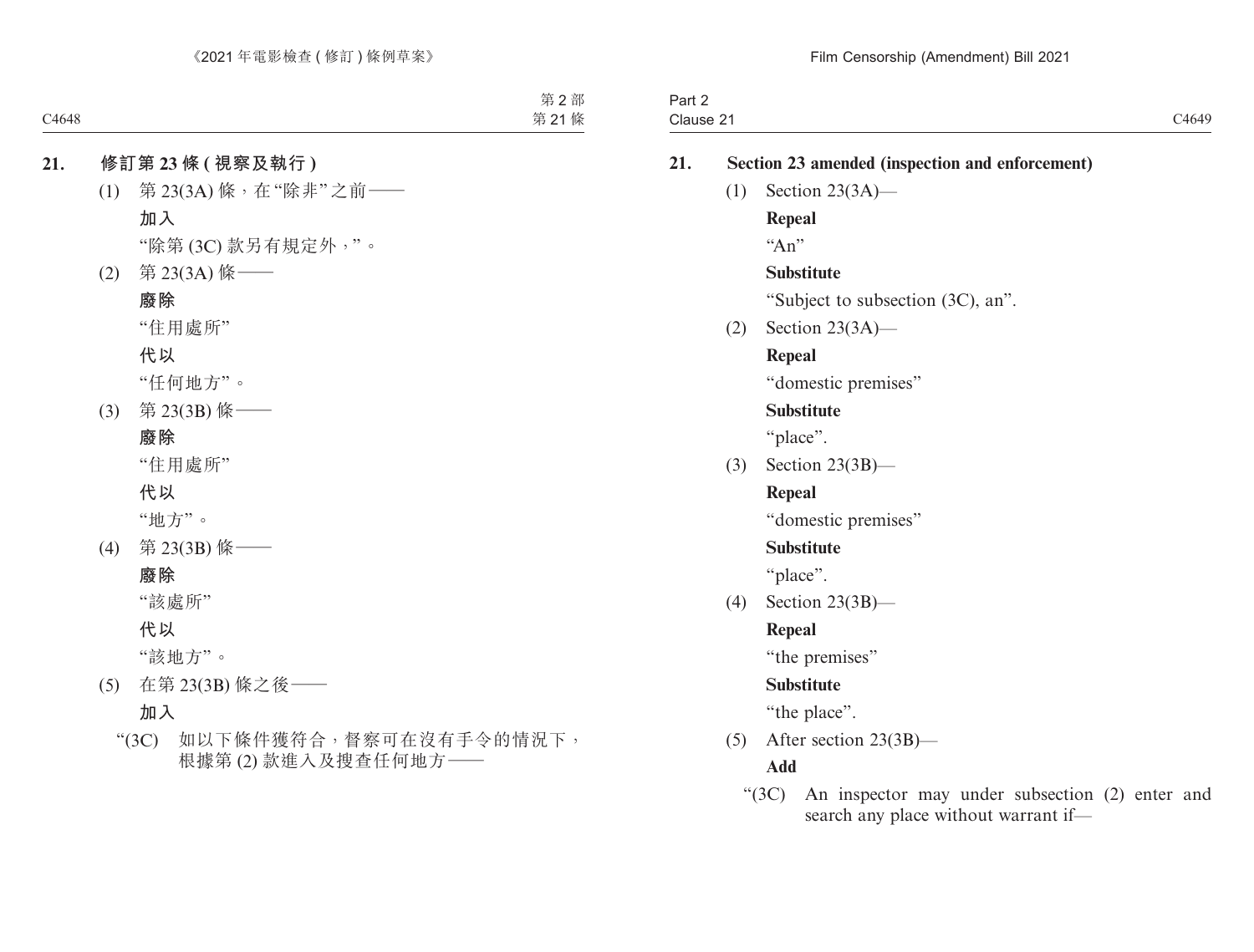- (a) the delay necessary to obtain a warrant is likely to result in the loss or destruction of evidence of an offence under this Ordinance; or
- (b) for any other reason it would not be reasonably practicable to obtain a warrant in the circumstances of the case.".
- **22. Section 27 amended (risk and expense relating to submission of film)**

Section  $27(2)(a)$ —

#### **Repeal**

"excision"

# **Substitute**

"modification".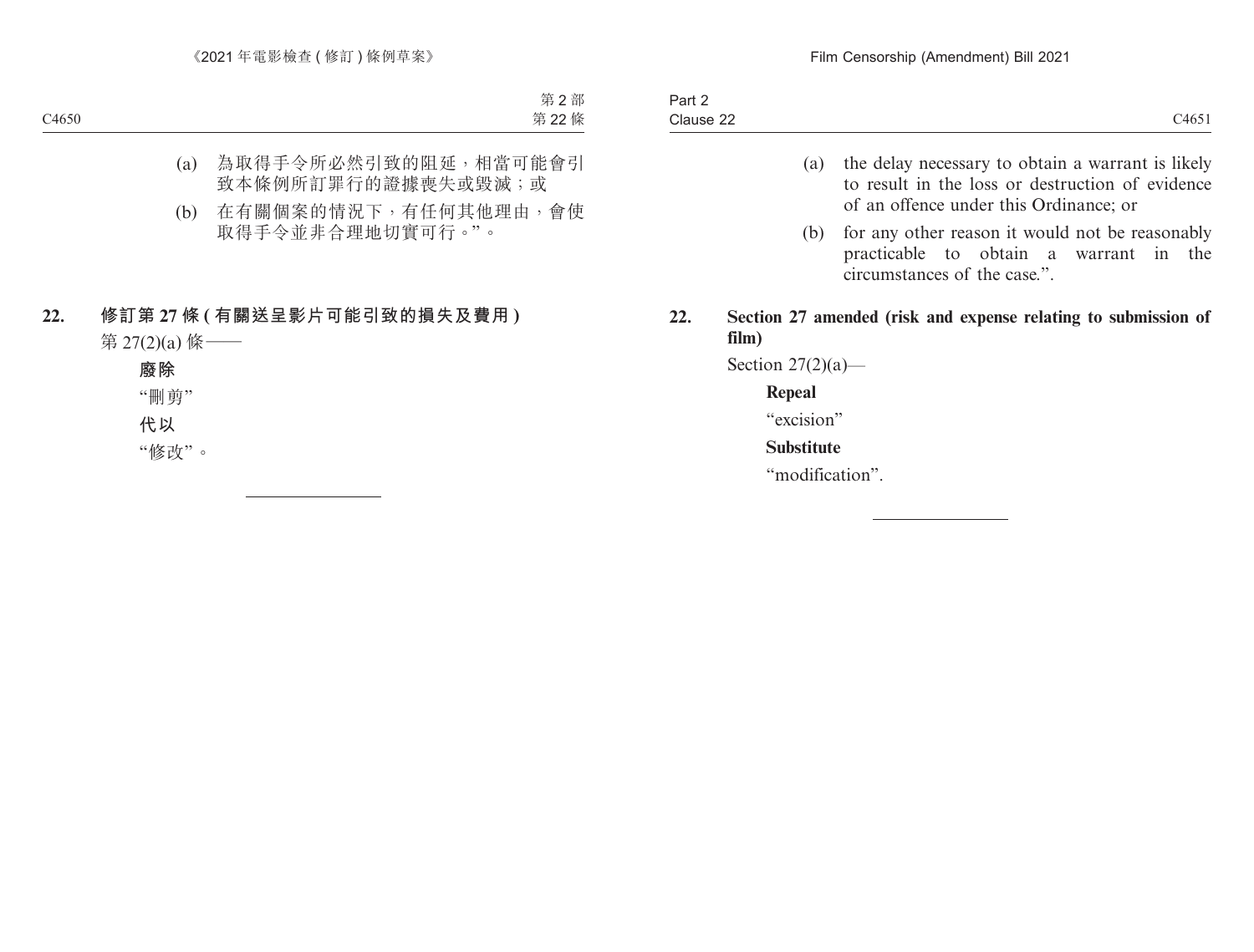# **Part 3**

# **Related Amendments**

# **Division 1—Amendments to Film Censorship Regulations**

# **23. Film Censorship Regulations amended**

The provisions of the Film Censorship Regulations (Cap. 392 sub. leg. A) set out in column 2 of Part 2 of the Schedule are amended by repealing the words set out in column 3 of that Part and substituting the words set out in column 4 of that Part.

# **Division 2—Amendment to Control of Obscene and Indecent Articles Ordinance**

#### **24. Control of Obscene and Indecent Articles Ordinance amended**

The provision of the Control of Obscene and Indecent Articles Ordinance (Cap. 390) set out in column 2 of Part 3 of the Schedule is amended by repealing the words set out in column 3 of that Part and substituting the words set out in column 4 of that Part.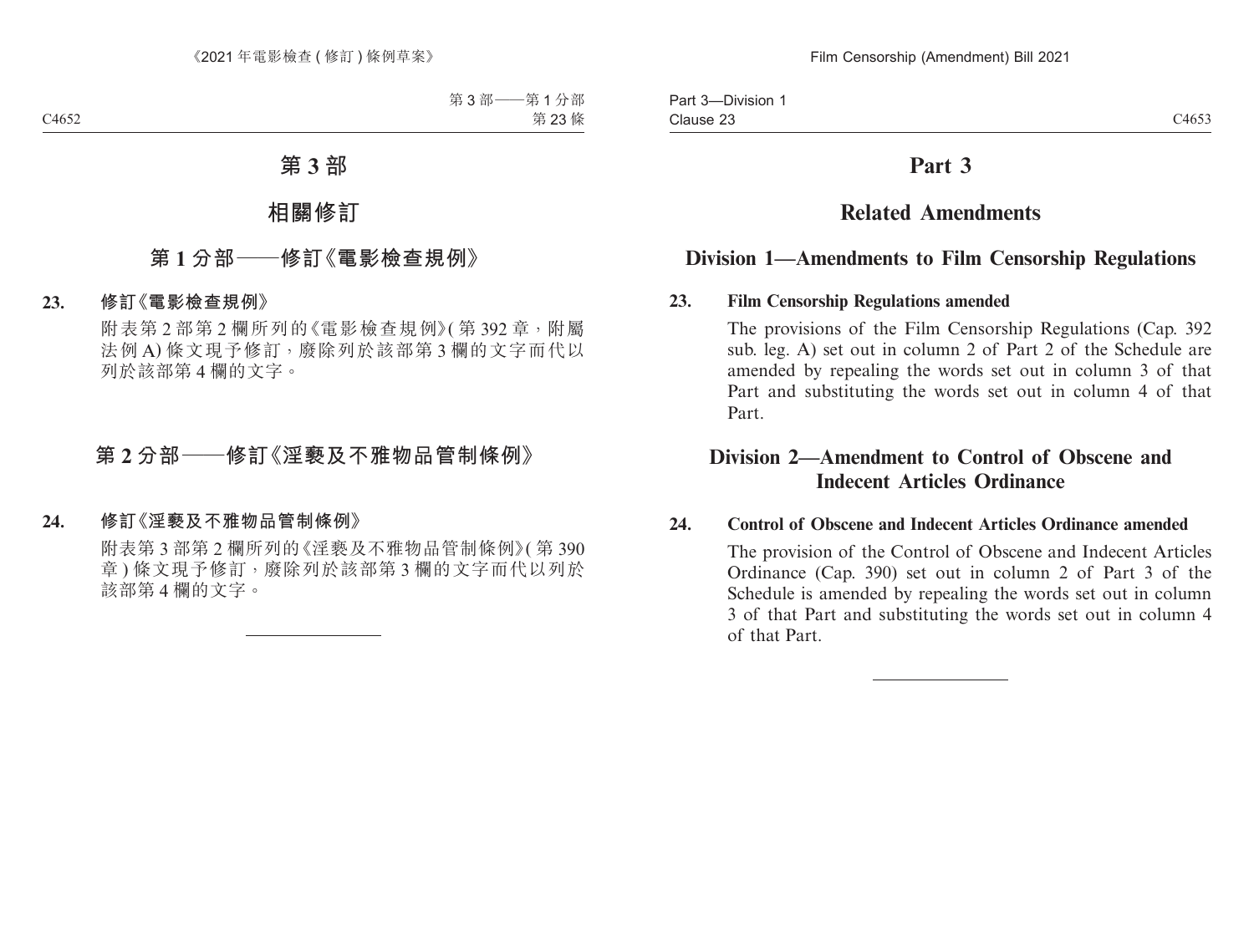# **Schedule**

[ss. 2, 23 & 24]

# **Amendments Relating to References to Videotape or Laserdisc**

# **Part 1**

# **Amendments to Film Censorship Ordinance (Cap. 392)**

| Column 1 | Column 2                                                                              | Column 3                                            | Column 4                                  |
|----------|---------------------------------------------------------------------------------------|-----------------------------------------------------|-------------------------------------------|
| Item     | Provision                                                                             | Repeal                                              | Substitution                              |
| 1.       | Section $2(1)$ ,<br>definition of<br>advertising<br><i>material.</i><br>paragraph (a) | "film (including a<br>videotape or a<br>laserdisc)" | "film"                                    |
| 2.       | Section $2(1)$ ,<br>definition of<br>advertising<br>material,<br>paragraph (b)        | "videotape or a<br>laserdisc"                       | "physical storage"<br>medium for films"   |
| 3.       | Section $2(1)$ ,<br>definition of <i>film</i> ,<br>paragraph (b)                      | "a videotape or<br>laserdisc"                       | "a physical storage"<br>medium for films" |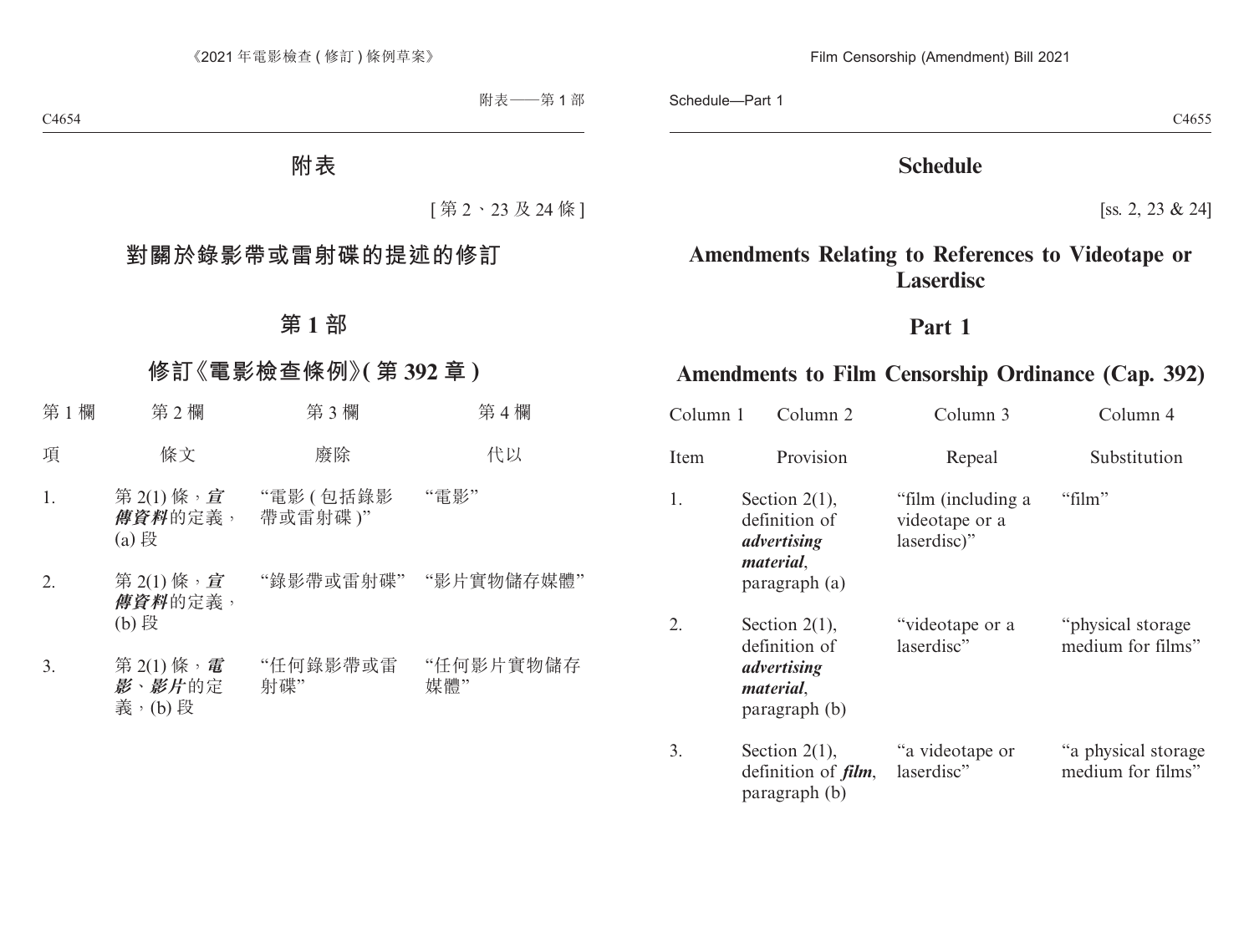#### Schedule—Part 1

| Column 1 | Column <sub>2</sub>                                              | Column 3                         | Column 4                                 |
|----------|------------------------------------------------------------------|----------------------------------|------------------------------------------|
| Item     | Provision                                                        | Repeal                           | Substitution                             |
| 4.       | Section $2(1)$ ,<br>definition of <i>film</i> ,<br>paragraph (b) | "such videotape or<br>laserdisc" | "the storage"<br>medium"                 |
| 5.       | Section $2(2A)$                                                  | "a videotape or<br>laserdisc"    | "a physical storage<br>medium for films" |
| 6.       | Section $2(2A)(a)$<br>and $(b)$                                  | "the videotape or<br>laserdisc"  | "the storage"<br>medium"                 |
| 7.       | Section $9(3A)$                                                  | "videotape or a<br>laserdisc"    | "physical storage<br>medium for films"   |
| 8.       | Section 13(4C)                                                   | "videotape or a<br>laserdisc"    | "physical storage<br>medium for films"   |
| 9.       | Part VIA, heading                                                | "VIDEOTAPES AND<br>LASERDISCS"   | "PHYSICAL STORAGE<br>MEDIA FOR FILMS"    |
| 10.      | Section $15A(1)$                                                 | "videotape or<br>laserdisc"      | "physical storage<br>medium for films"   |
| 11.      | Section $15A(2)$                                                 | "videotape or a<br>laserdisc"    | "physical storage<br>medium for films"   |

#### 12. Section 15A(3) "videotape or a laserdisc<sup>3</sup> "physical storage medium for films"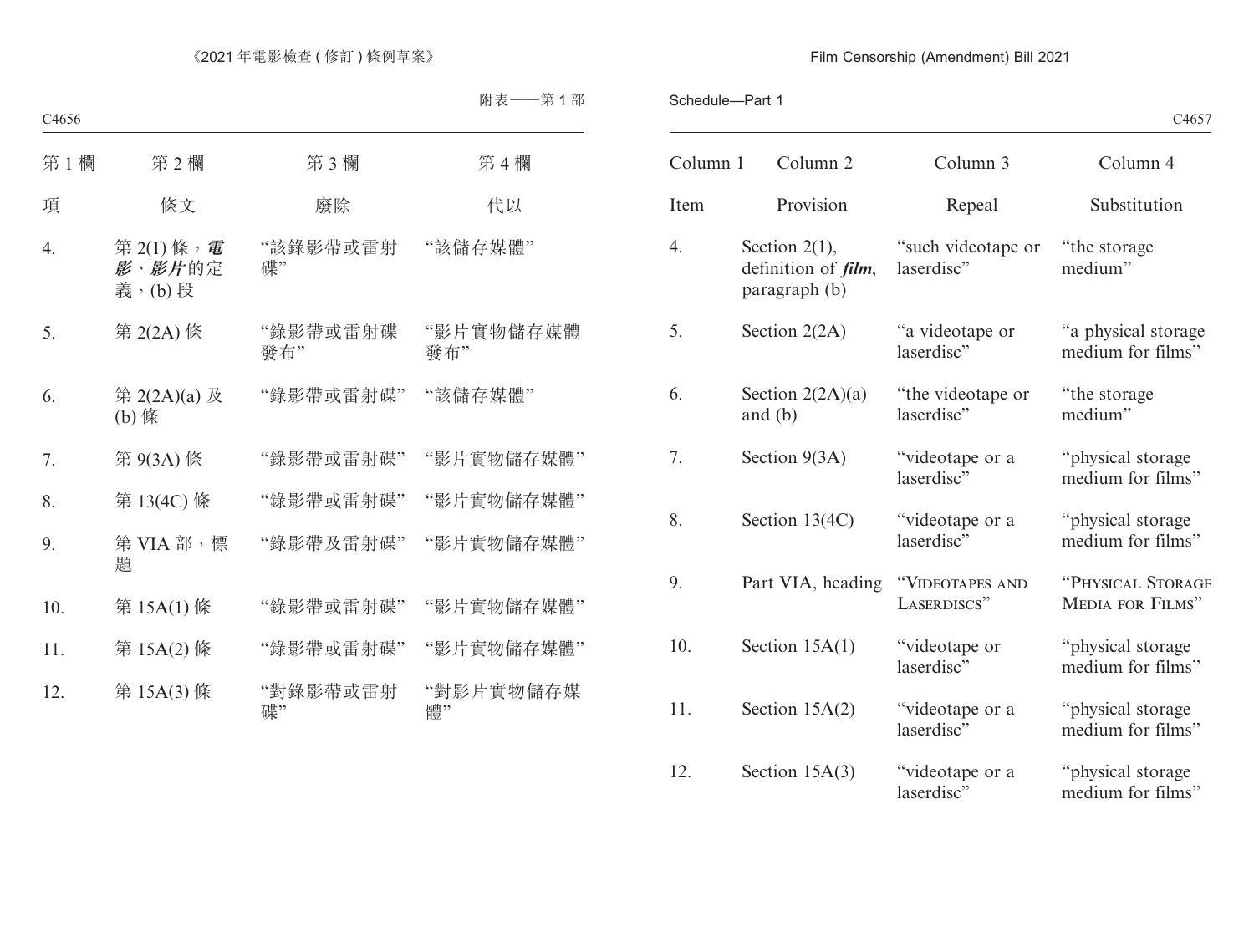|          |                                           |                                          | C <sub>4659</sub>                                   |
|----------|-------------------------------------------|------------------------------------------|-----------------------------------------------------|
| Column 1 | Column 2                                  | Column 3                                 | Column 4                                            |
| Item     | Provision                                 | Repeal                                   | Substitution                                        |
| 13.      | Section $15A(3)(a)$ ,<br>Chinese text     | "上述錄影帶或雷<br>射碟"                          | "該儲存媒體"                                             |
| 14.      | Section $15A(3)(b)$                       | "such videotape or<br>laserdisc"         | "the storage"<br>medium"                            |
| 15.      | Section $15A(5)$                          | "videotape or<br>laserdisc<br>concerned" | "relevant physical<br>storage medium for<br>films"  |
| 16.      | Section 15AA,<br>heading                  | "videotapes or<br>laserdiscs"            | "physical storage<br>media for films"               |
| 17.      | Section $15AA(1)$                         | "publish a<br>videotape or<br>laserdisc" | "publish a physical<br>storage medium for<br>films" |
| 18.      | Section<br>$15AA(1)(a)$ ,<br>Chinese text | "錄影帶或雷射碟"                                | "影片實物儲存媒<br>體"                                      |
| 19.      | Section<br>$15AA(1)(b)$ and<br>(c)        | "a videotape or<br>laserdisc"            | "a physical storage<br>medium for films"            |
| 20.      | Section $15AA(1)$                         | "the videotape or<br>laserdisc"          | "the storage"<br>medium"                            |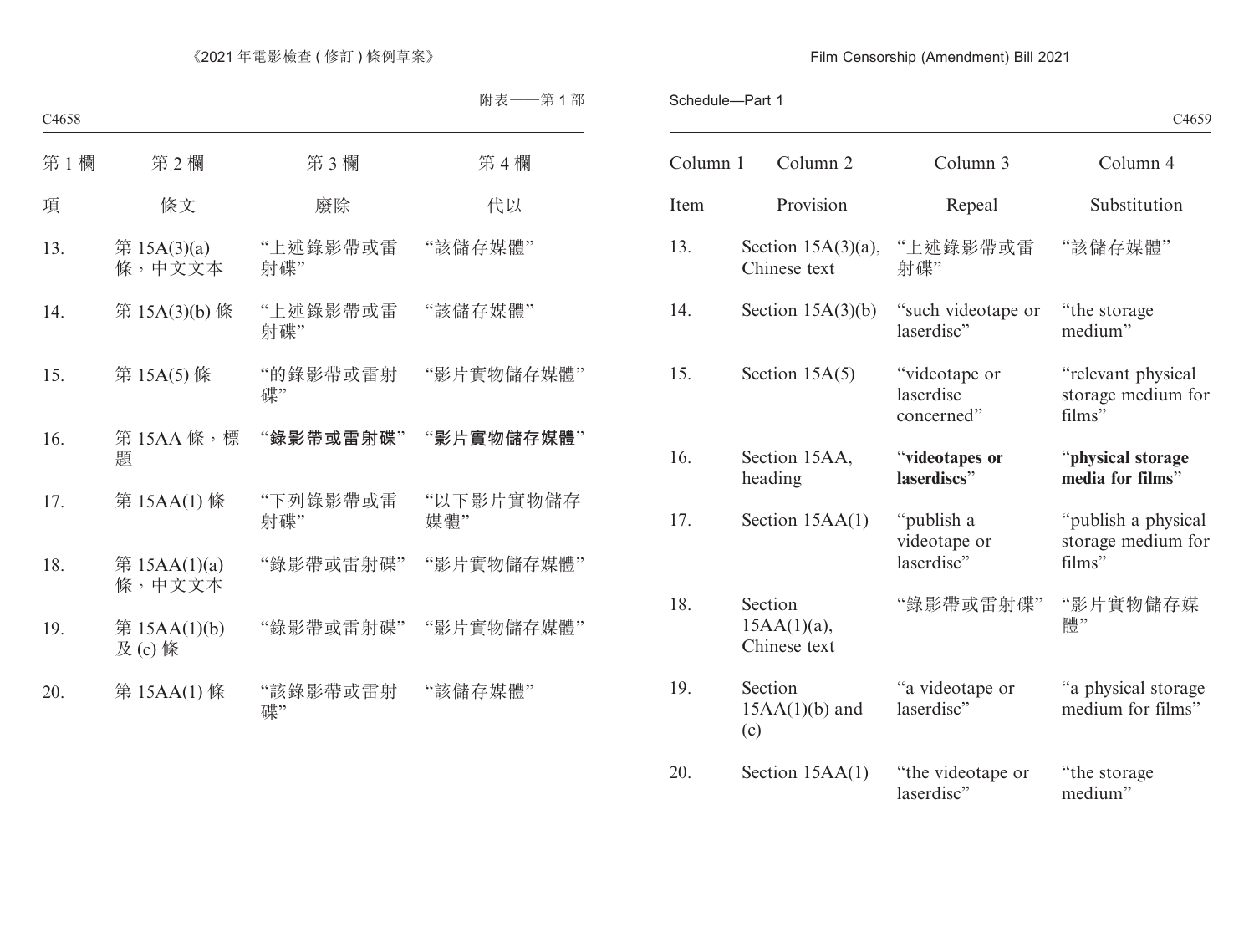| C4661 |
|-------|
|-------|

| Column 1 | Column <sub>2</sub>                             | Column 3                                   | Column 4                                           |
|----------|-------------------------------------------------|--------------------------------------------|----------------------------------------------------|
| Item     | Provision                                       | Repeal                                     | Substitution                                       |
| 21.      | Section<br>15AA(2)(b)                           | "videotape or<br>laserdisc"                | "physical storage<br>medium for films"             |
| 22.      | Section $15B(1)$                                | "a videotape or<br>laserdisc"              | "a physical storage<br>medium for films"           |
| 23.      | Section $15B(1)$                                | "such videotape or<br>laserdisc shall"     | "the storage"<br>medium must"                      |
| 24.      | Section $15B(2)$                                | "videotape or<br>laserdisc"                | "physical storage<br>medium for films"             |
| 25.      | Section $15B(2)(a)$<br>and (b), Chinese<br>text | "該錄影帶或雷射<br>碟"                             | "該儲存媒體"                                            |
| 26.      | Section $15B(4)(a)$                             | "videotape or<br>laserdisc<br>concerned"   | "relevant physical<br>storage medium for<br>films" |
| 27.      | Section $15B(4)(a)$                             | "without the<br>videotape or<br>laserdisc" | "without the<br>storage medium"                    |
| 28.      | Section $15B(4)(a)$                             | "videotape or<br>laserdisc shall"          | "storage medium<br>must"                           |
| 29.      | Section $15B(5)(a)$                             | "videotape or<br>laserdisc"                | "physical storage<br>medium for films"             |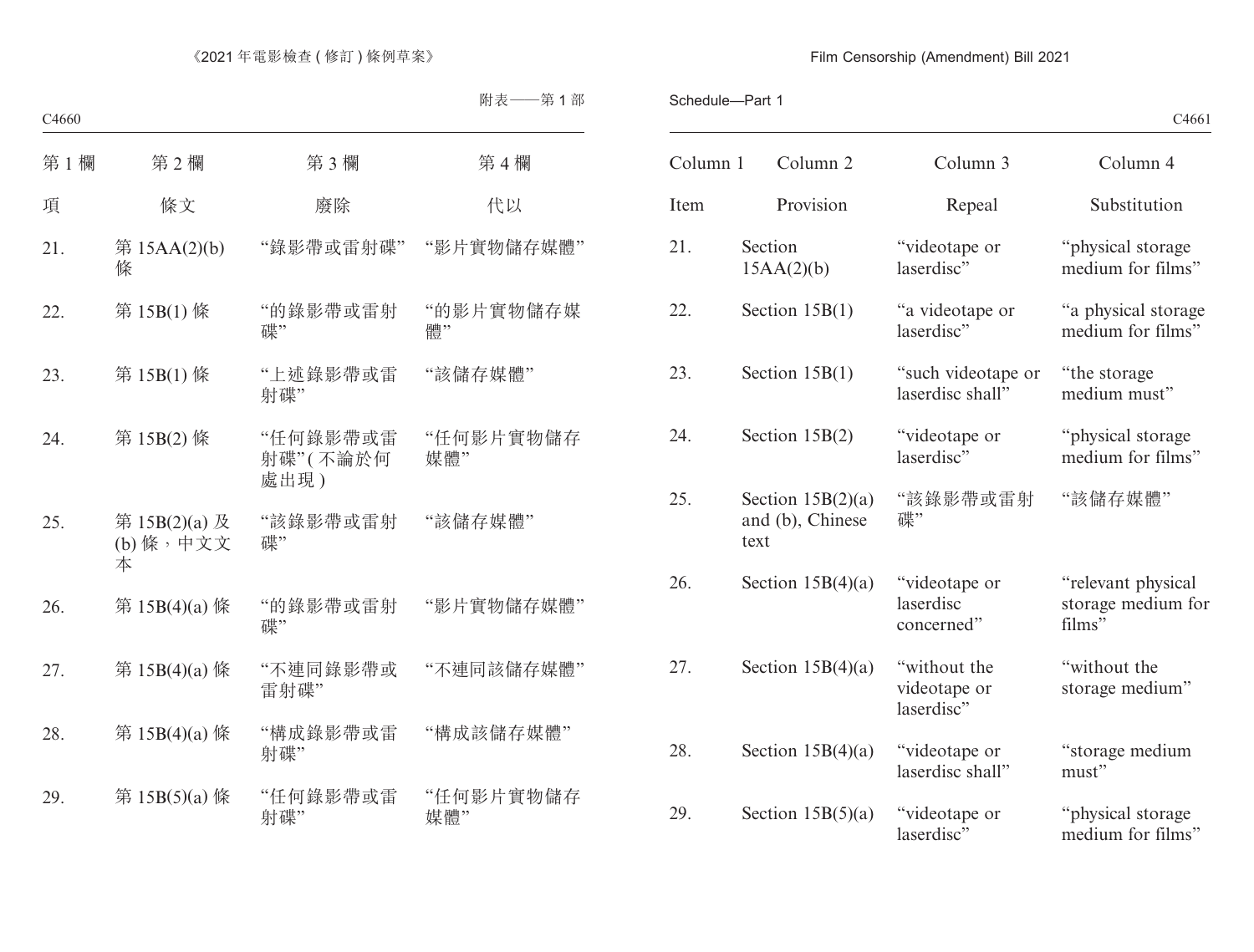|          |                                       |                                            | C <sub>4663</sub>                                   |
|----------|---------------------------------------|--------------------------------------------|-----------------------------------------------------|
| Column 1 | Column 2                              | Column 3                                   | Column 4                                            |
| Item     | Provision                             | Repeal                                     | Substitution                                        |
| 30.      | Section $15B(5)(a)$ ,<br>Chinese text | "該錄影帶或雷射<br>碟"                             | "該儲存媒體"                                             |
| 31.      | Section $15B(5)(b)$                   | "without a<br>videotape or<br>laserdisc"   | "without a physical<br>storage medium for<br>films" |
| 32.      | Section $15B(5)(b)$                   | "such a videotape<br>or laserdisc"         | "such a storage"<br>medium"                         |
| 33.      | Section $15B(6)(b)$                   | "videotape or<br>laserdisc"                | "physical storage<br>medium for films"              |
| 34.      | Section $15B(6)$                      | "videotape or<br>laserdisc<br>concerned"   | "storage medium"                                    |
| 35.      | Section $15B(6)$                      | "without the<br>videotape or<br>laserdisc" | "without the<br>storage medium"                     |
| 36.      | Section $15B(6)$                      | "videotape or<br>laserdisc shall"          | "storage medium<br>must"                            |
| 37.      | Section $15B(8)$                      | "videotape or<br>laserdisc"                | "physical storage<br>medium for films"              |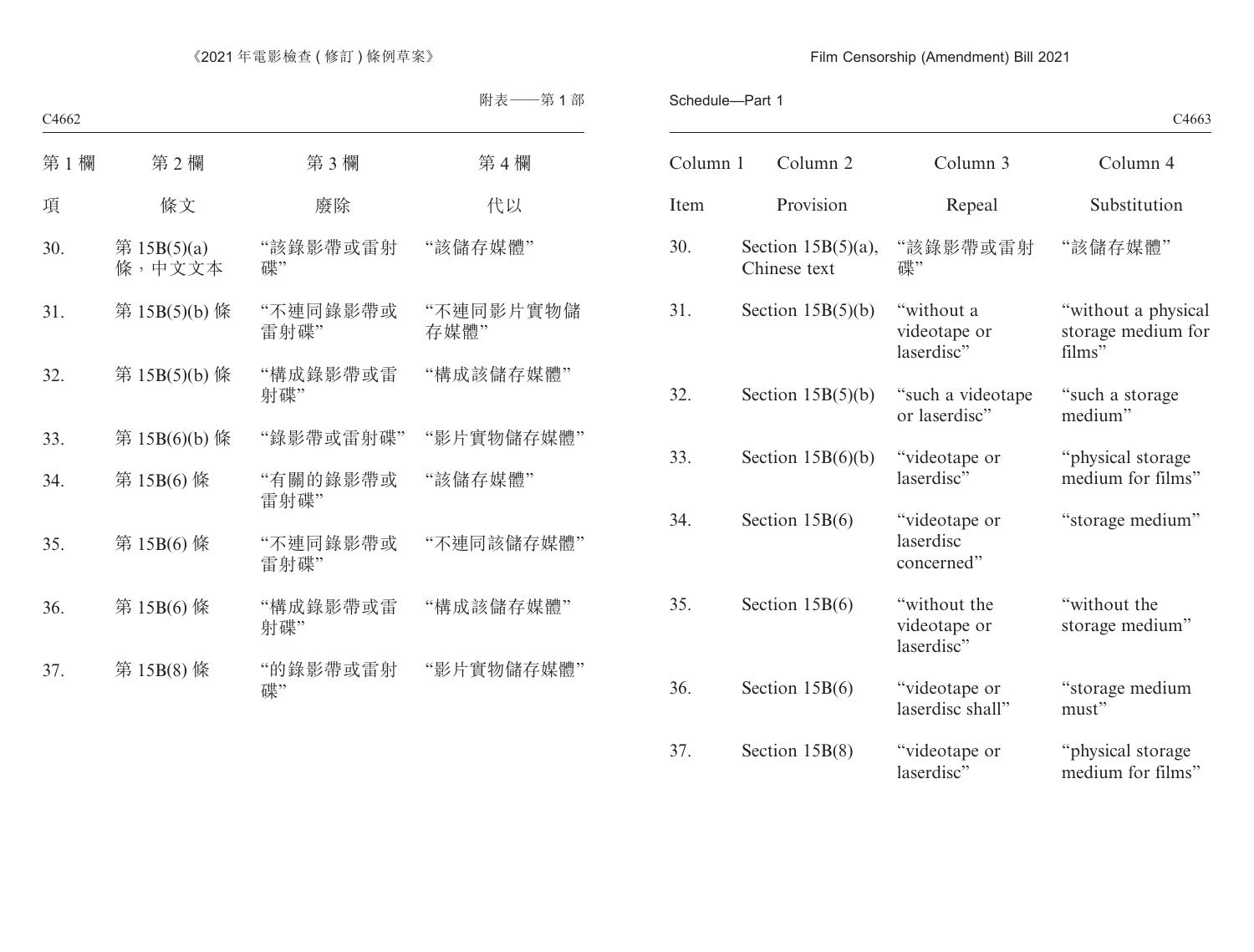|  |  | C4665 |
|--|--|-------|
|--|--|-------|

| Column 1 | Column <sub>2</sub>                | Column 3                                                                           | Column 4                                                 |
|----------|------------------------------------|------------------------------------------------------------------------------------|----------------------------------------------------------|
| Item     | Provision                          | Repeal                                                                             | Substitution                                             |
| 38.      | Section 15C                        | "videotape or<br>laserdisc under"                                                  | "physical storage<br>medium for films<br>under"          |
| 39.      | Section 15C                        | "such videotape or<br>laserdisc shall"                                             | "the storage"<br>medium must"                            |
| 40.      | Section 15C                        | "videotape or a<br>laserdisc to"                                                   | "physical storage<br>medium for films<br>to"             |
| 41.      | Section 15D                        | "videotape or a<br>laserdisc is"                                                   | "physical storage<br>medium for films<br>is"             |
| 42.      | Section 15D                        | ", on one side of<br>the videocassette<br>or laserdisc as the<br>case may be, and" | "on the storage"<br>medium and,"                         |
| 43.      | Section 15D                        | "videotape or a<br>laserdisc to"                                                   | "physical storage<br>medium for films<br>$\mathrm{to}$ " |
| 44.      | Section $15E(1)$<br>and $(2)$      | "videotape or a<br>laserdisc"                                                      | "physical storage<br>medium for films"                   |
| 45.      | Section $15E(2)$ ,<br>Chinese text | "該錄影帶或雷射<br>碟"                                                                     | "該儲存媒體"                                                  |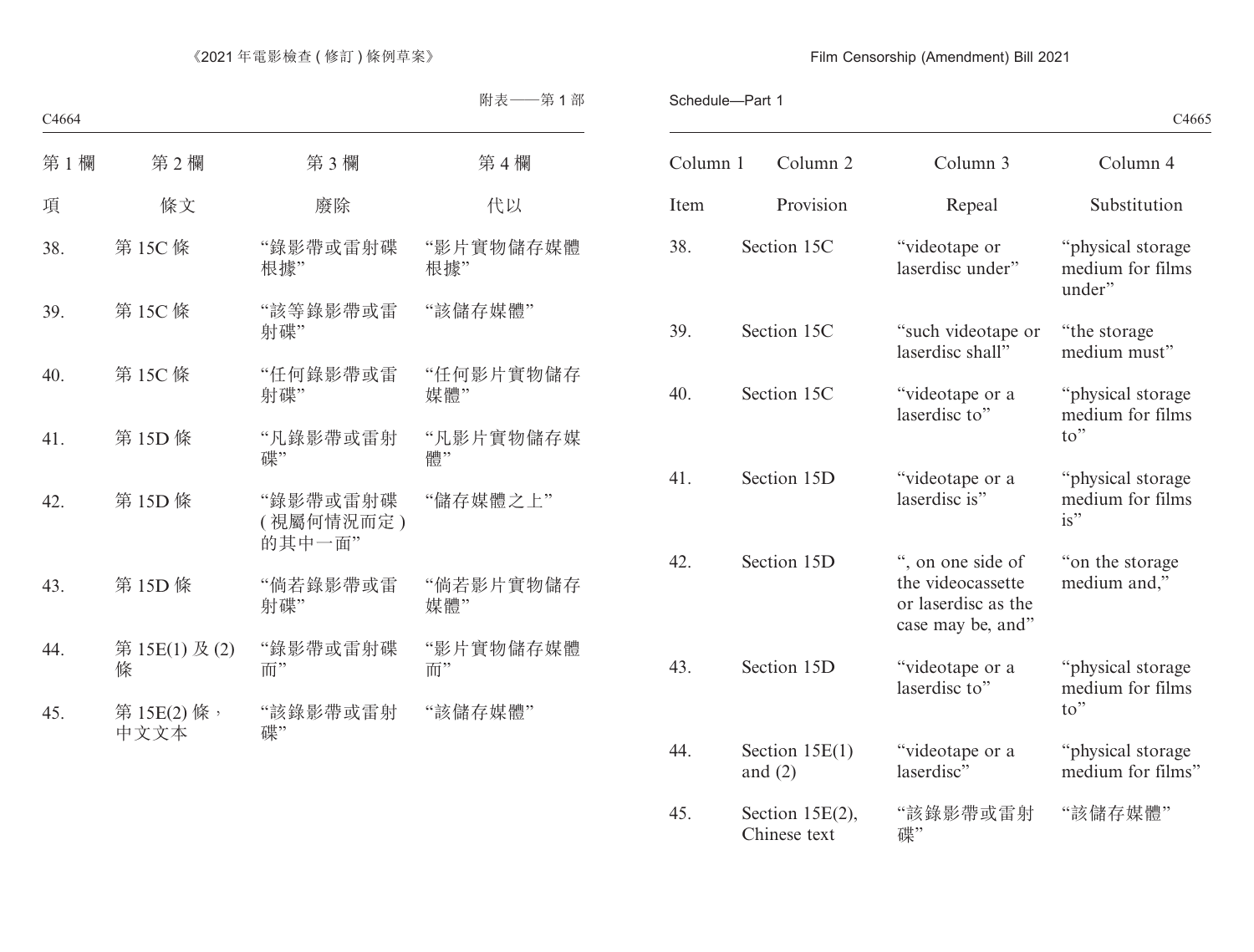| C4667 |
|-------|
|-------|

| Column 1 | Column <sub>2</sub>     | Column 3                        | Column 4                                 |
|----------|-------------------------|---------------------------------|------------------------------------------|
| Item     | Provision               | Repeal                          | Substitution                             |
| 46.      | Section $15F(1)$        | "a videotape or<br>laserdisc"   | "a physical storage<br>medium for films" |
| 47.      | Section $15F(1)$        | "the videotape or<br>laserdisc" | "the storage<br>medium"                  |
| 48.      | Section $15G(1)$        | "videotape or<br>laserdisc"     | "physical storage<br>medium for films"   |
| 49.      | Section $15K(9)(a)$     | "videotape or<br>laserdisc"     | "physical storage<br>medium for films"   |
| 50.      | Section $19(1)(b)$      | "videotape or<br>laserdisc"     | "physical storage<br>medium for films"   |
| 51.      | Section<br>19(9)(b)(ii) | "a videotape or<br>laserdisc"   | "a physical storage<br>medium for films" |
| 52.      | Section<br>19(9)(b)(ii) | "the videotape or<br>laserdisc" | "the storage"<br>medium"                 |
| 53.      | Section $19(12)(c)$     | "a videotape or<br>laserdisc"   | "a physical storage<br>medium for films" |
| 54.      | Section $19(12)(c)$     | "the videotape or<br>laserdisc" | "the storage"<br>medium"                 |
| 55.      | Section 20(2A)          | "videotape or a<br>laserdisc"   | "physical storage<br>medium for films"   |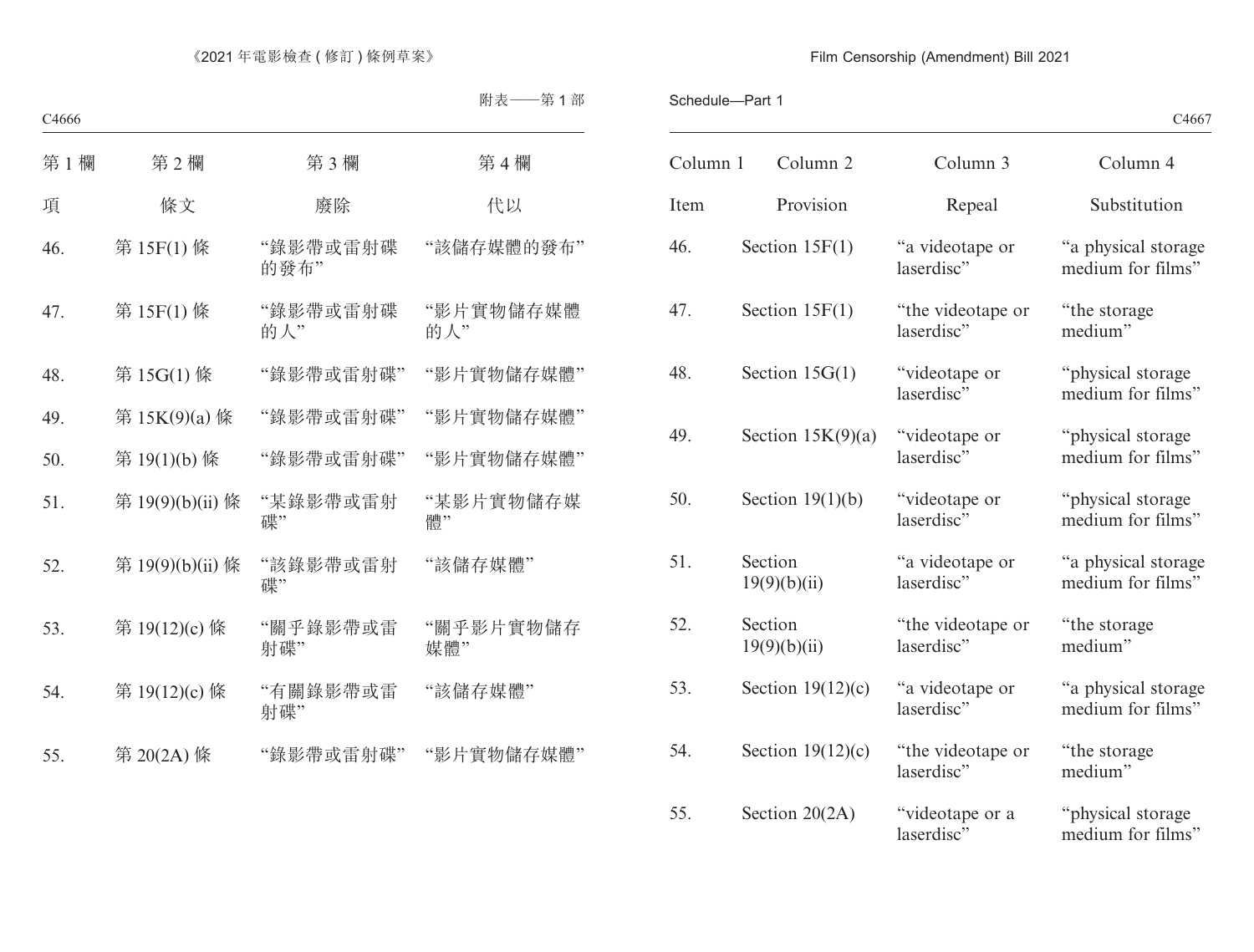|  |  | C4669 |
|--|--|-------|
|--|--|-------|

| Column 1 | Column <sub>2</sub>                   | Column 3                                                         | Column 4                                                                  |
|----------|---------------------------------------|------------------------------------------------------------------|---------------------------------------------------------------------------|
| Item     | Provision                             | Repeal                                                           | Substitution                                                              |
| 56.      | Section $21(1)$                       | "videotape or<br>laserdisc"                                      | "physical storage<br>medium for films"                                    |
| 57.      | Section $21(3)(b)(i)$                 | "videotape or<br>laserdisc"                                      | "physical storage<br>medium for films"                                    |
| 58.      | Section $21(3A)$                      | "videotape or<br>laserdisc being a<br>videotape or<br>laserdisc" | "physical storage"<br>medium for films<br>being such a<br>storage medium" |
| 59.      | Section $21(3B)(a)$                   | "videotape or<br>laserdisc"                                      | "relevant physical<br>storage medium for<br>films"                        |
| 60.      | Section $21(3B)(b)$                   | "videotape or the<br>laserdisc<br>concerned"                     | "relevant physical<br>storage medium for<br>films"                        |
| 61.      | Section $21(3C)(a)$<br>and $(b)$      | "a videotape or<br>laserdisc"                                    | "a physical storage<br>medium for films"                                  |
| 62.      | Section $21(3C)(b)$                   | "the videotape or<br>laserdisc, as the<br>case may be,"          | "the storage"<br>medium"                                                  |
| 63.      | Section $21(3C)(b)$ ,<br>Chinese text | "該等錄影帶或雷<br>射碟"                                                  | "該儲存媒體"                                                                   |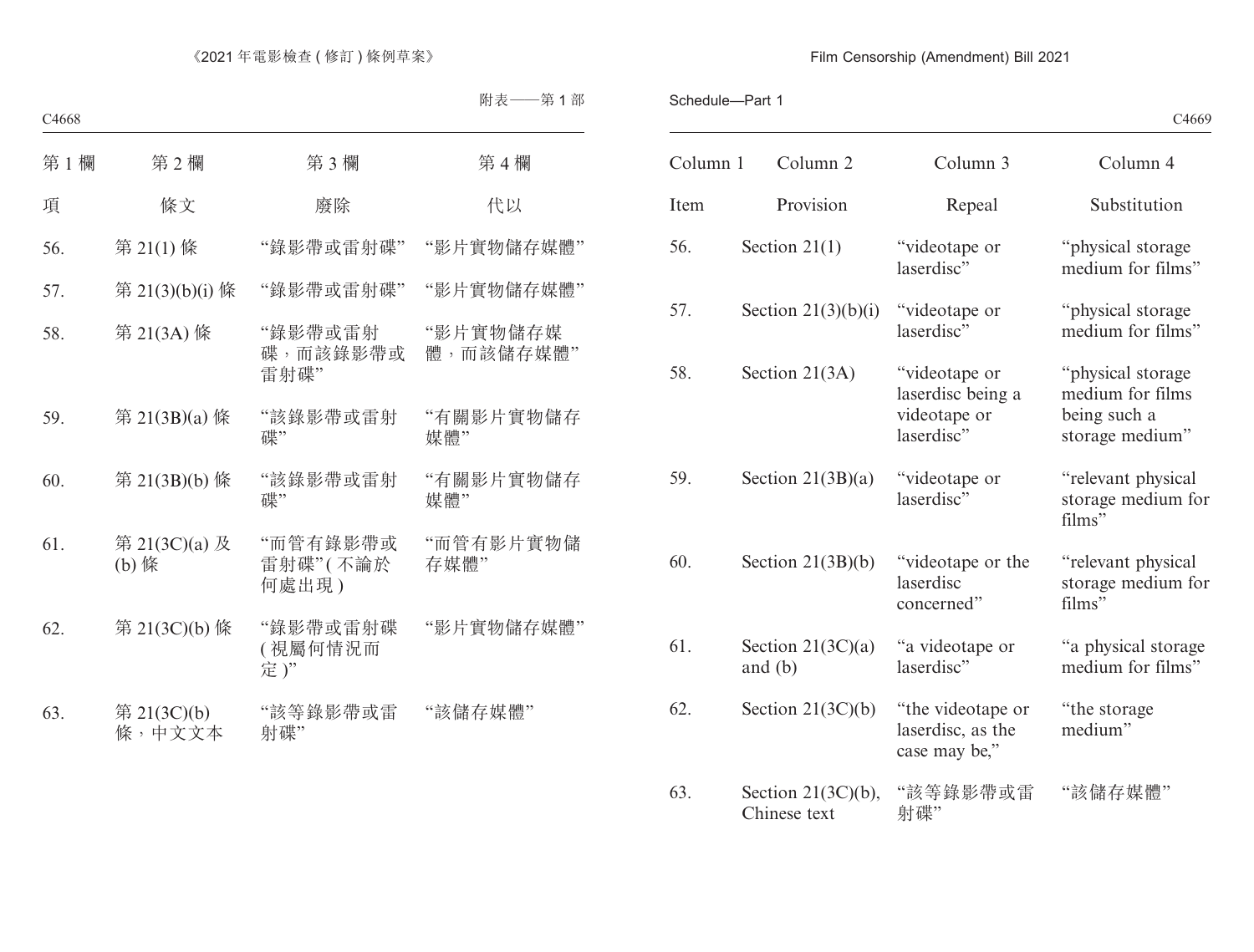| Column 1 | Column <sub>2</sub> | Column 3                                            | Column 4                                            |
|----------|---------------------|-----------------------------------------------------|-----------------------------------------------------|
| Item     | Provision           | Repeal                                              | Substitution                                        |
| 64.      | Section $22(4)$     | "videotape or<br>laserdisc" (wherever<br>appearing) | "physical storage<br>medium for films"              |
| 65.      | Section $22(5A)(i)$ | "publish a<br>videotape or<br>laserdisc"            | "publish a physical<br>storage medium for<br>films" |
| 66.      | Section $22(5A)(i)$ | "without a<br>videotape or<br>laserdisc"            | "without a physical<br>storage medium for<br>films" |
| 67.      | Section $22(5A)(i)$ | "such a videotape<br>or laserdisc"                  | "such a storage<br>medium"                          |
| 68.      | Section $23(2)(a)$  | "videotape or<br>laserdisc"                         | "physical storage<br>medium for films"              |
| 69.      | Section $29A(1)(a)$ | "the videotapes or<br>laserdiscs"                   | "physical storage<br>media for films"               |
| 70.      | Section $29A(1)(c)$ | "videotapes or<br>laserdiscs"                       | "physical storage<br>media for films"               |
| 71.      | Section $29A(2)(a)$ | "videotape or<br>laserdisc" (wherever<br>appearing) | "physical storage<br>medium for films"              |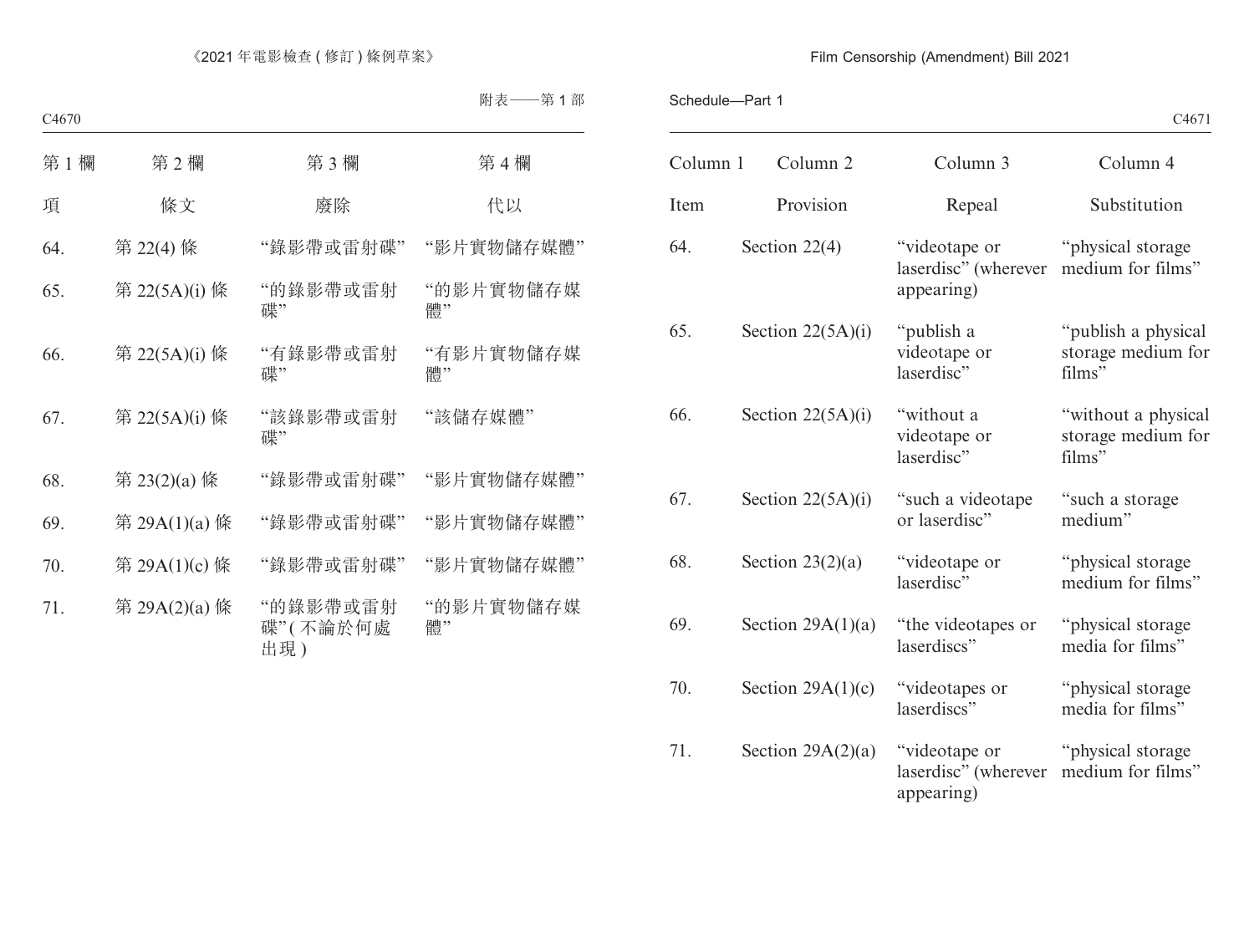Schedule—Part 2

|          |                                       |                             | C <sub>4673</sub>                      |
|----------|---------------------------------------|-----------------------------|----------------------------------------|
| Column 1 | Column 2                              | Column 3                    | Column 4                               |
| Item     | Provision                             | Repeal                      | Substitution                           |
| 72.      | Section $29A(2)(a)$ ,<br>Chinese text | "該錄影帶或雷射<br>碟"              | "該儲存媒體"                                |
| 73.      | Section $29A(2)(a)$ ,<br>Chinese text | "錄影帶、雷射碟"                   | "儲存媒體"                                 |
| 74.      | Section $29A(2)(b)$                   | "videotape or<br>laserdisc" | "physical storage<br>medium for films" |

# **Part 2**

# **Amendments to Film Censorship Regulations (Cap. 392 sub. leg. A)**

| Column 1     | Column 2           | Column 3                      | Column 4                                       |
|--------------|--------------------|-------------------------------|------------------------------------------------|
| <b>I</b> tem | Provision          | Repeal                        | Substitution                                   |
| 1.           | Regulation $12(4)$ | "videotape or<br>laserdisc"   | "physical storage"<br>medium for films"        |
| 2.           | Regulation $12(5)$ | "videotape,<br>laserdisc"     | "physical storage"<br>medium for films"        |
| 3.           | Regulation $13(1)$ | "Any videotape,<br>laserdisc" | "Any physical"<br>storage medium for<br>films" |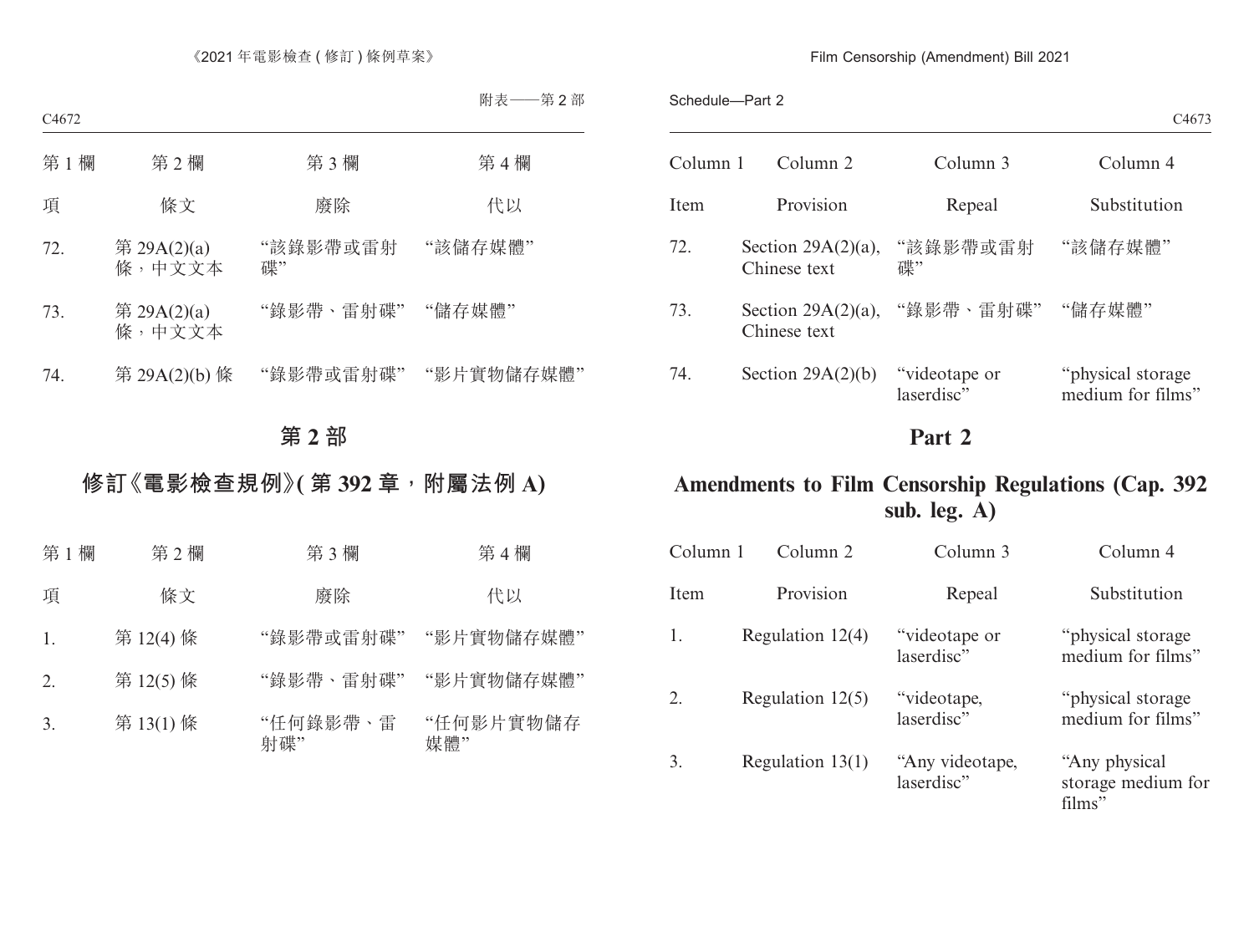| C4675 |
|-------|
|-------|

| Column 1    | Column 2                                     | Column 3                      | Column 4                                |
|-------------|----------------------------------------------|-------------------------------|-----------------------------------------|
| <b>Item</b> | Provision                                    | Repeal                        | Substitution                            |
| 4.          | Regulation $13(1)$                           | "the videotape,<br>laserdisc" | "the storage"<br>medium"                |
| 5.          | Regulation $13(2)$                           | "videotapes,<br>laserdiscs"   | "physical storage"<br>media for films"  |
| 6.          | Regulation 14(3)                             | "videotape or<br>laserdisc"   | "physical storage"<br>medium for films" |
| 7.          | Schedule 3, Part<br>IV, column 1             | "videotape or<br>laserdisc"   | "physical storage"<br>medium for films" |
| 8.          | Schedule 3, Part<br>V, column 1              | "videotape,<br>laserdisc"     | "physical storage"<br>medium for films" |
| 9.          | Schedule 5, Part<br>III, item 3,<br>column 2 | "videotape or<br>laserdisc"   | "physical storage<br>medium for films"  |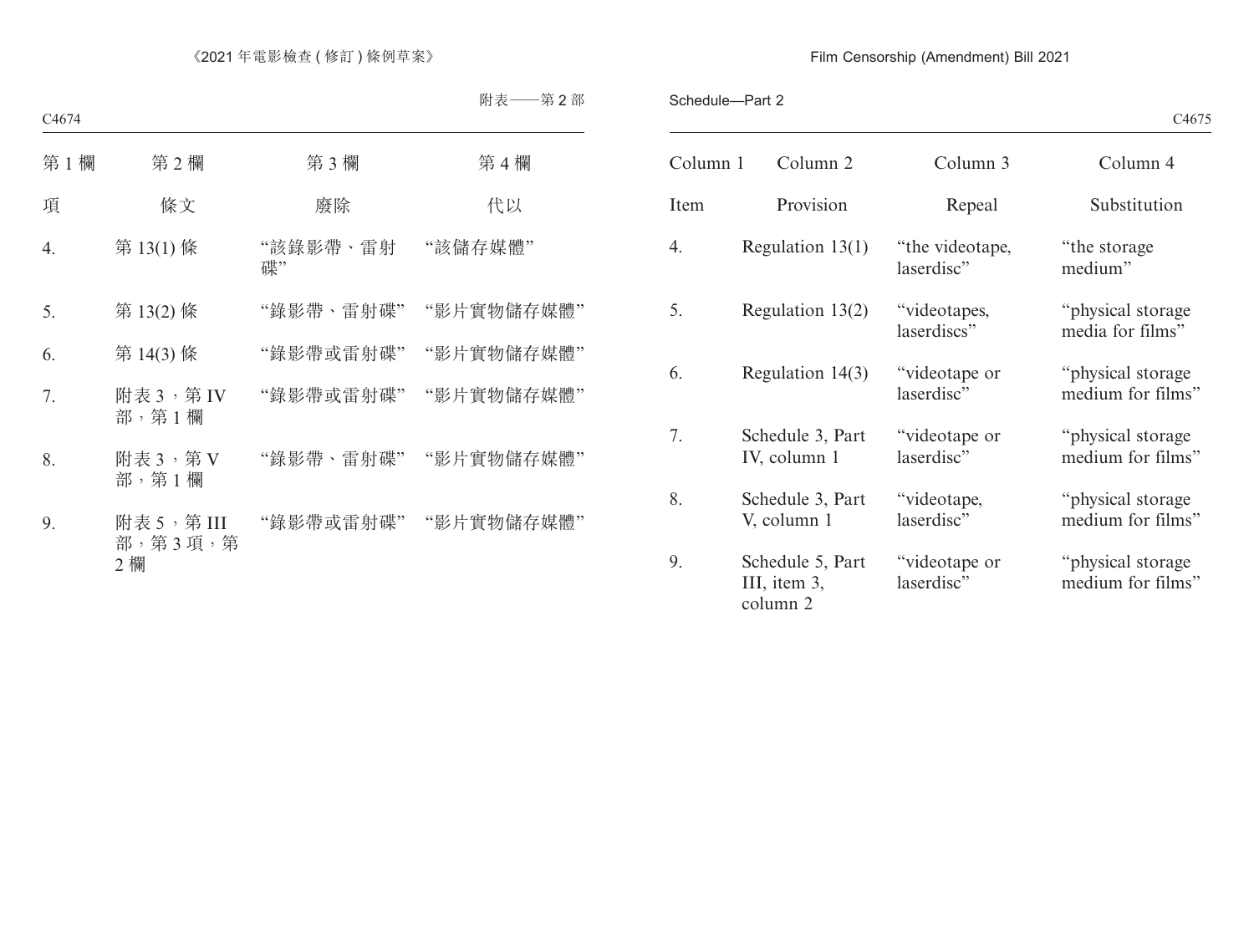# **Part 3**

# **Amendment to Control of Obscene and Indecent Articles Ordinance (Cap. 390)**

| Column 1 | Column 2        | Column 3                                                                                                                                             | Column 4                                                                                                                                                                                                  |
|----------|-----------------|------------------------------------------------------------------------------------------------------------------------------------------------------|-----------------------------------------------------------------------------------------------------------------------------------------------------------------------------------------------------------|
| Item     | Provision       | Repeal                                                                                                                                               | Substitution                                                                                                                                                                                              |
| 1.       | Section $3(aa)$ | "videotape or<br>laserdisc in respect<br>of which there is<br>approval under<br>section 15A of the<br>Film Censorship<br>Ordinance (Cap.<br>$392)$ " | "physical storage"<br>medium for films<br>(as defined by<br>section $2(1)$ of the<br>Film Censorship<br>Ordinance (Cap.<br>392) for which<br>there is approval<br>under section 15A<br>of that Ordinance" |
|          |                 |                                                                                                                                                      |                                                                                                                                                                                                           |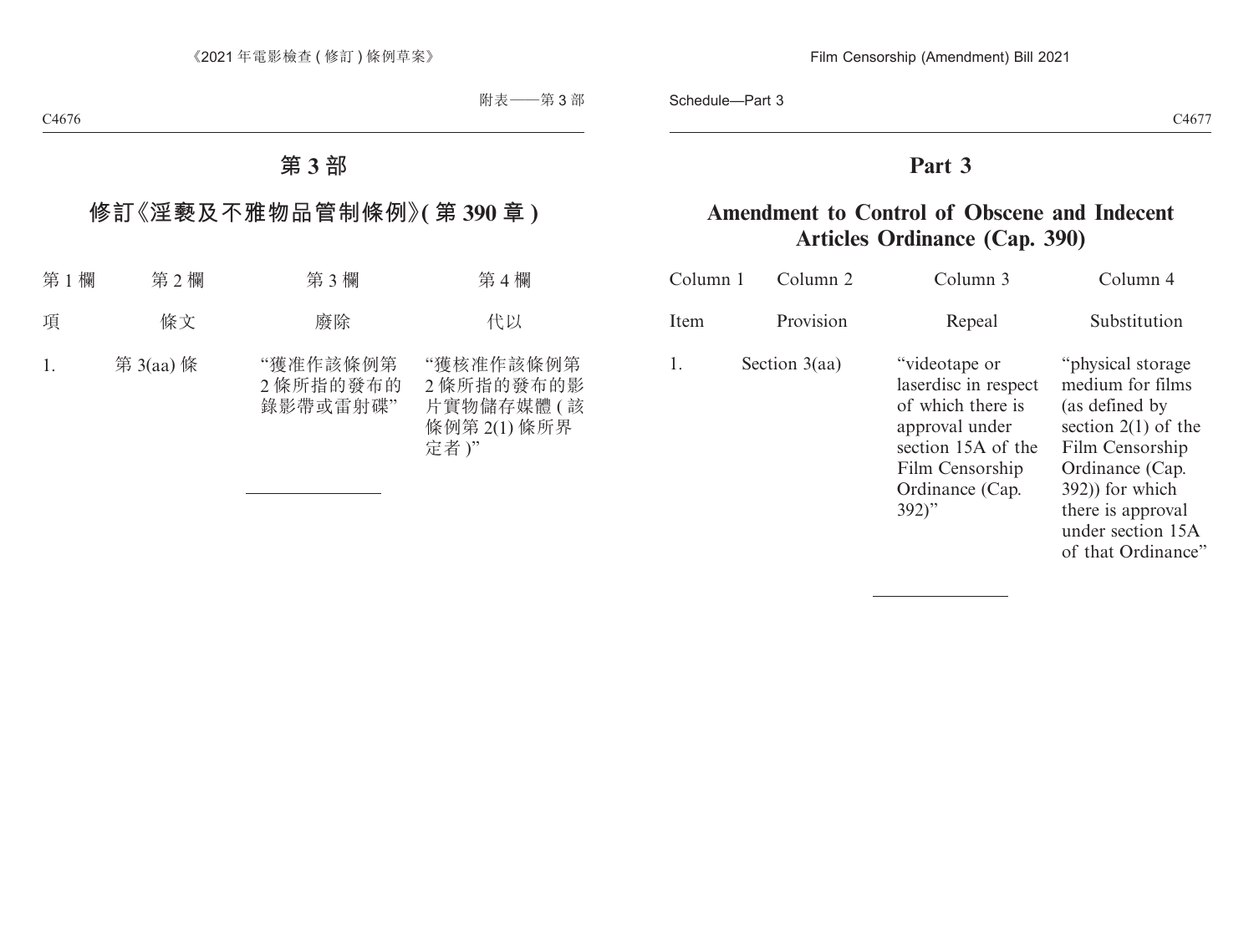# **Explanatory Memorandum**

The main purpose of this Bill is to amend the Film Censorship Ordinance (Cap. 392) (*Ordinance*) to provide for the censorship of films in the interests of national security and to provide for various matters such as matters relating to the general film censorship procedure, the exhibition or publication of films, the Board of Review established under the Ordinance and the enforcement of the Ordinance. The Bill also makes related and miscellaneous amendments to related legislation.

2. The Bill is divided into 3 Parts and contains a Schedule.

# **Part 1—Preliminary**

3. Clause 1 sets out the short title.

# **Part 2—Amendments to Ordinance**

- 4. Clause 3 amends section 2 of the Ordinance to provide for the meaning of *physical storage medium for films* in the Ordinance.
- 5. Clauses 5, 6, 9 and 10 amend certain headings of, and add certain new headings to, the Ordinance to reorganize the Ordinance in view of the other amendments made to it by the Bill.
- 6. Clause 7 amends section 10 of the Ordinance—
	- (a) to require a censor to, in dealing with a film under that section, consider whether the exhibition of the film would be contrary to the interests of national security; and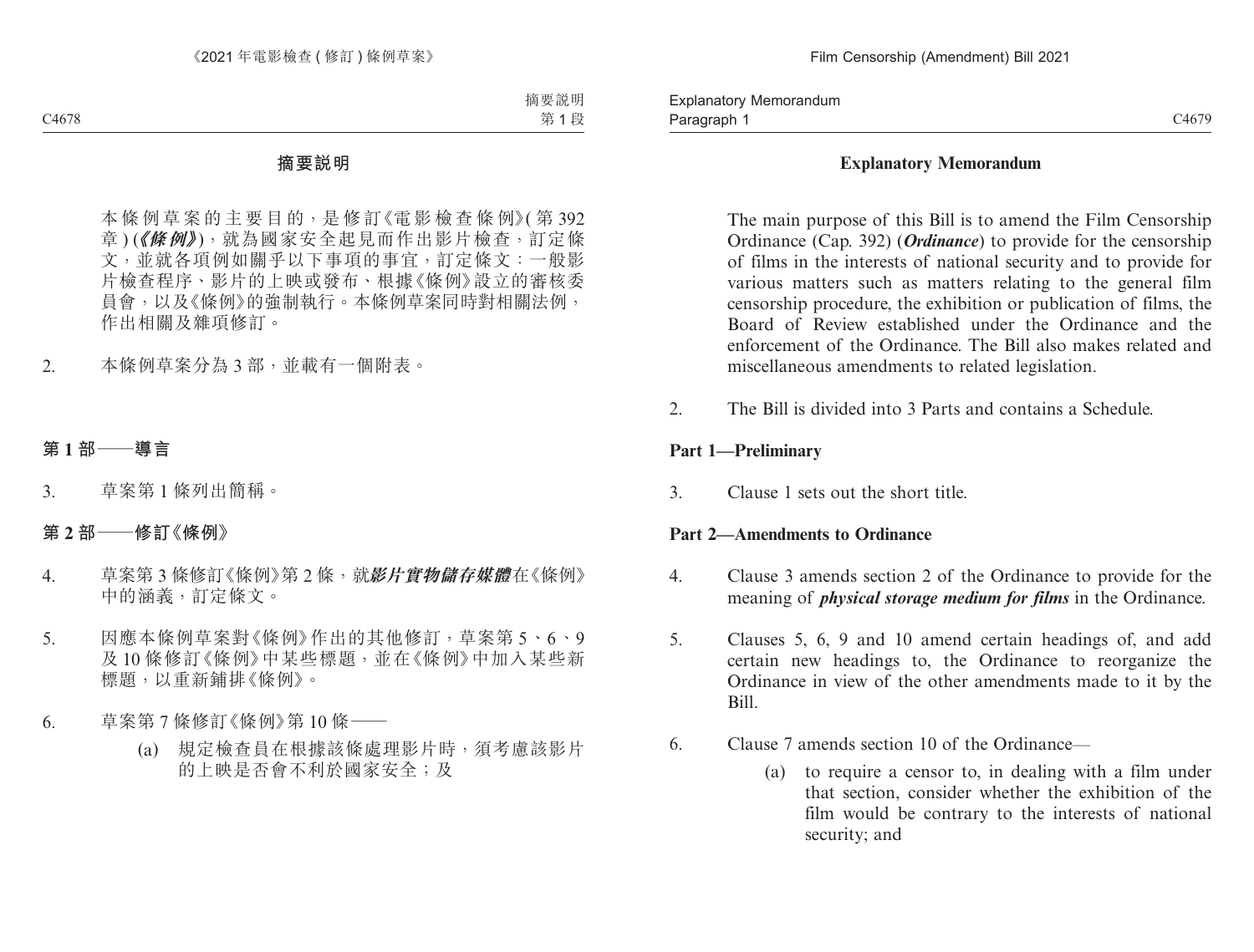- (b) to enable a censor to impose a condition that a specified notice be added to a film for it to be approved for exhibition.
- 7. Clause 8 adds a new section 10A to the Ordinance to provide for a mechanism to extend the period for making a censorship decision for a film the exhibition of which might be contrary to the interests of national security.
- 8. Clause 11 amends section 13 of the Ordinance to provide that, if a censor requires a notice to be added to a film under section  $10(4)(c)$  of the Ordinance as amended, the Film Censorship Authority (*Authority*) must give written notice of the censor's decision to the person who submitted the film under section 8 of the Ordinance.
- 9. Clause 12 adds a new Division 2 of Part IV (new section 14A) to the Ordinance to empower the Chief Secretary for Administration to direct the Authority to revoke any certificates of exemption issued under section 9 of the Ordinance, or certificates of approval issued under section 13 of the Ordinance, that are in force for films the exhibition of which would be contrary to the interests of national security.
- 10. Clause 13 adds new sections 14B, 14C and 14D to the Ordinance. The new section 14B empowers the Authority to require relevant persons to provide information about the exhibition of a film. The new section 14C provides for offences for a failure to provide the information or the provision of false or misleading information. The new section 14D provides for the inadmissibility of self-incriminating information provided by a person for compliance with a requirement made under section 14B as evidence against the person in proceedings.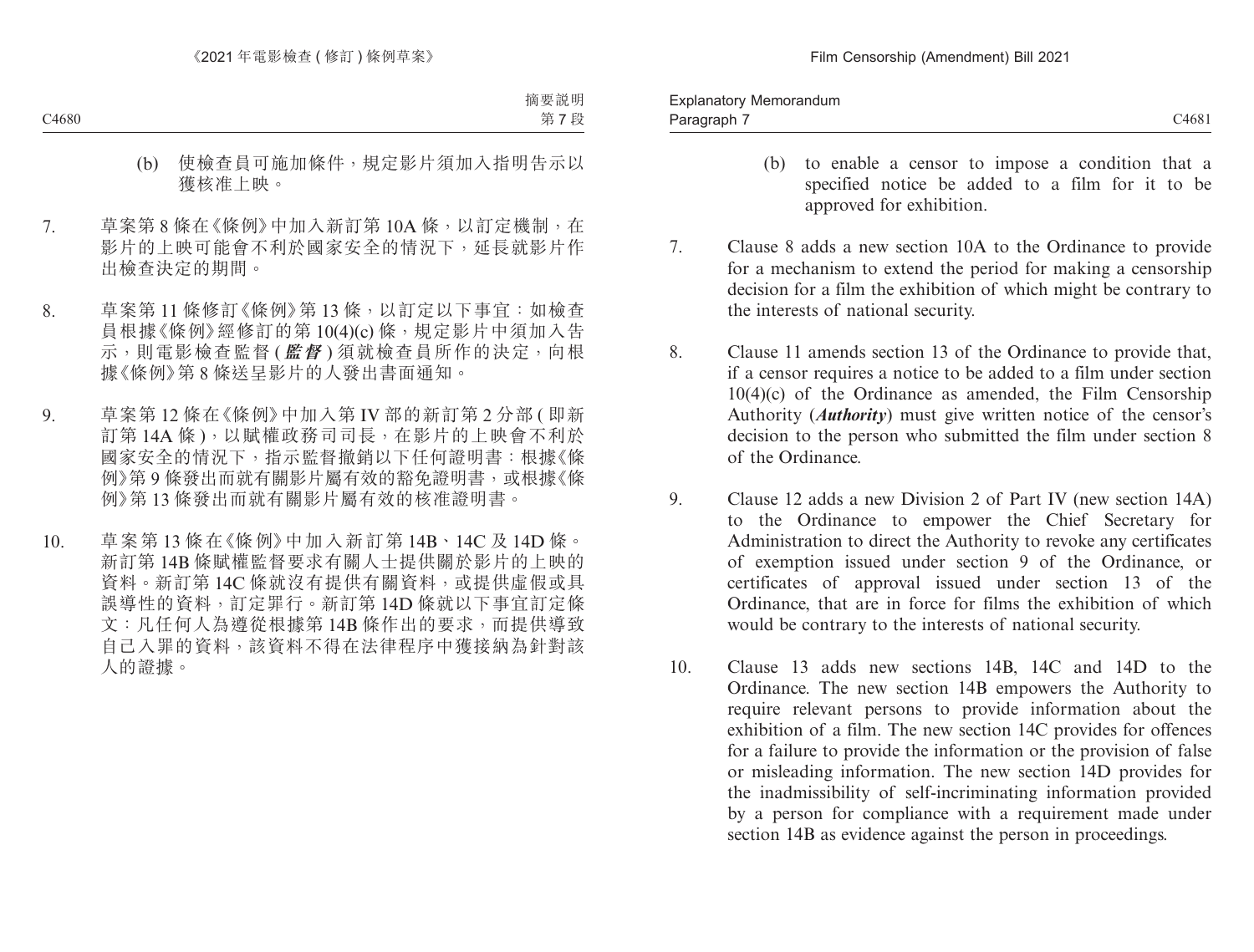| Memorandum<br>∟xplanator∩ |       |
|---------------------------|-------|
| Paragraph<br>.            | C4683 |

- 11. Clause 16 amends section 16 of the Ordinance—
	- (a) to empower the Secretary for Commerce and Economic Development to appoint a public officer to act on behalf of the Secretary at a meeting of the Board of Review established under that section; and
	- (b) to adjust the number of non-official members required to be appointed to the Board of Review.
- 12. Clause 17 adds a new section 19A to the Ordinance to provide that sections 17, 18 and 19 of the Ordinance do not apply in relation to decisions of the Authority or a censor made on the grounds of national security.
- 13. Clause 19 amends section 21 of the Ordinance to make minor textual amendments to the Chinese text.
- 14. Clause 21 amends section 23 of the Ordinance to adjust the requirement to obtain a warrant for an inspector's entry into, and search of, any place for enforcing the Ordinance.
- 15. Clauses 4, 14, 15, 18 and 20 respectively amend sections 7, 15A, 15K, 20 and 22 of the Ordinance to increase the penalties for certain offences under those sections.
- 16. Clause 22 makes a consequential amendment to section 27 of the Ordinance.
- 17. The Bill also amends the Ordinance to extend the scope of certain provisions of the Ordinance covering videotapes and laserdiscs to cover other physical storage media for films. The relevant amendments are set out in Part 1 of the Schedule.